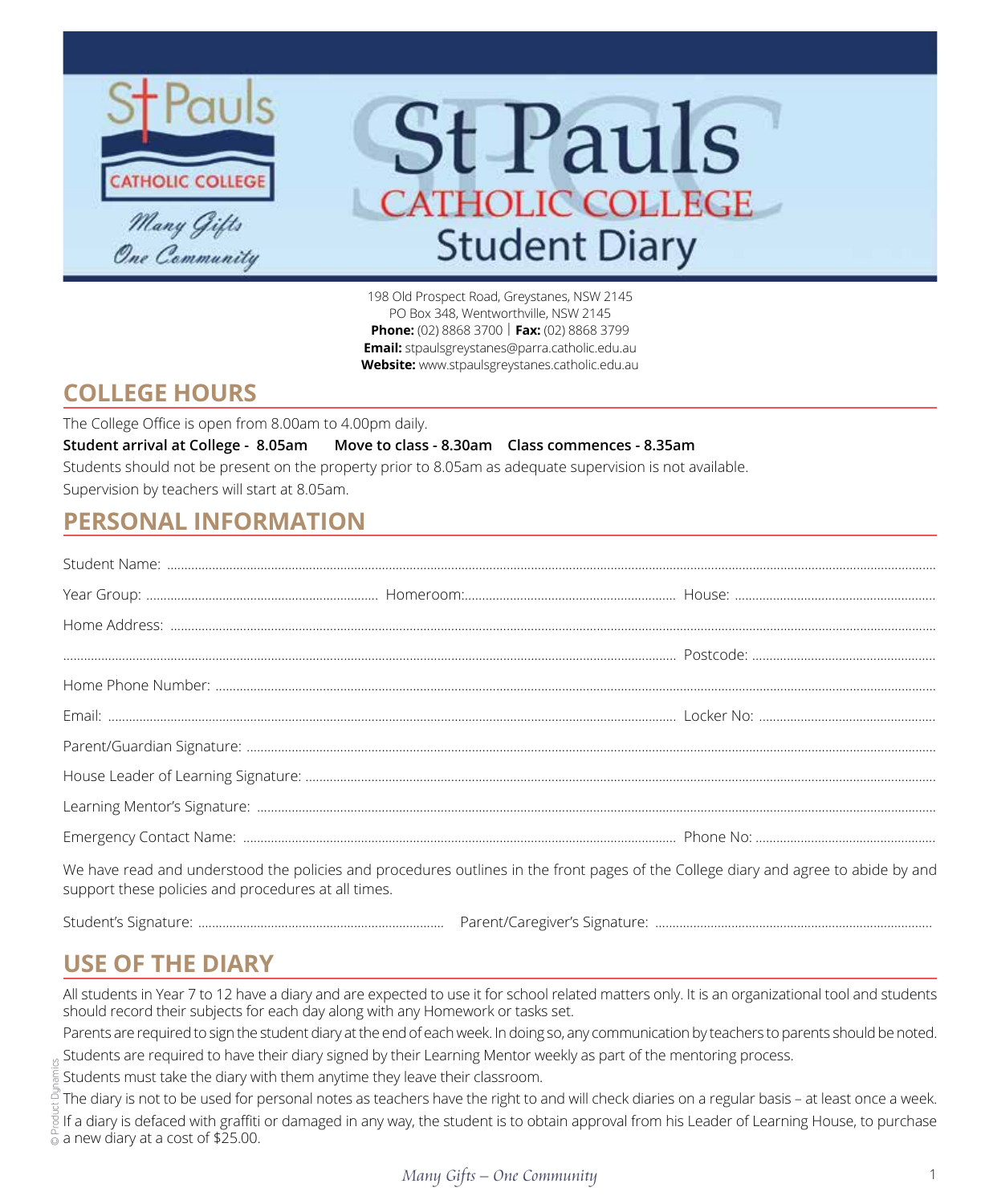

## **ROUTES TO ASSEMBLY AREAS & SITE PLAN ROUTES TO ASSEMBLY AREAS & SITE PLAN**

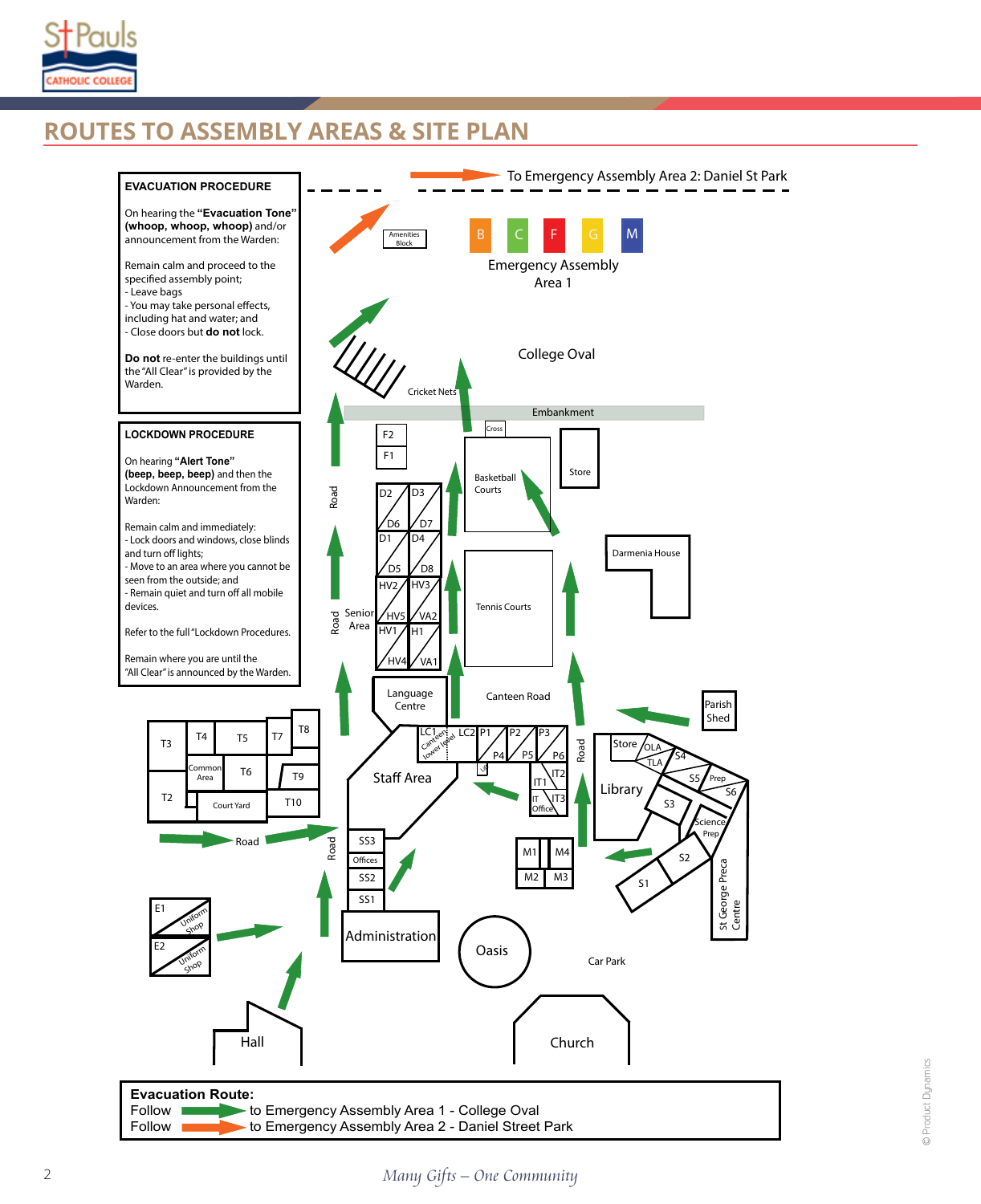

### **CONTENTS**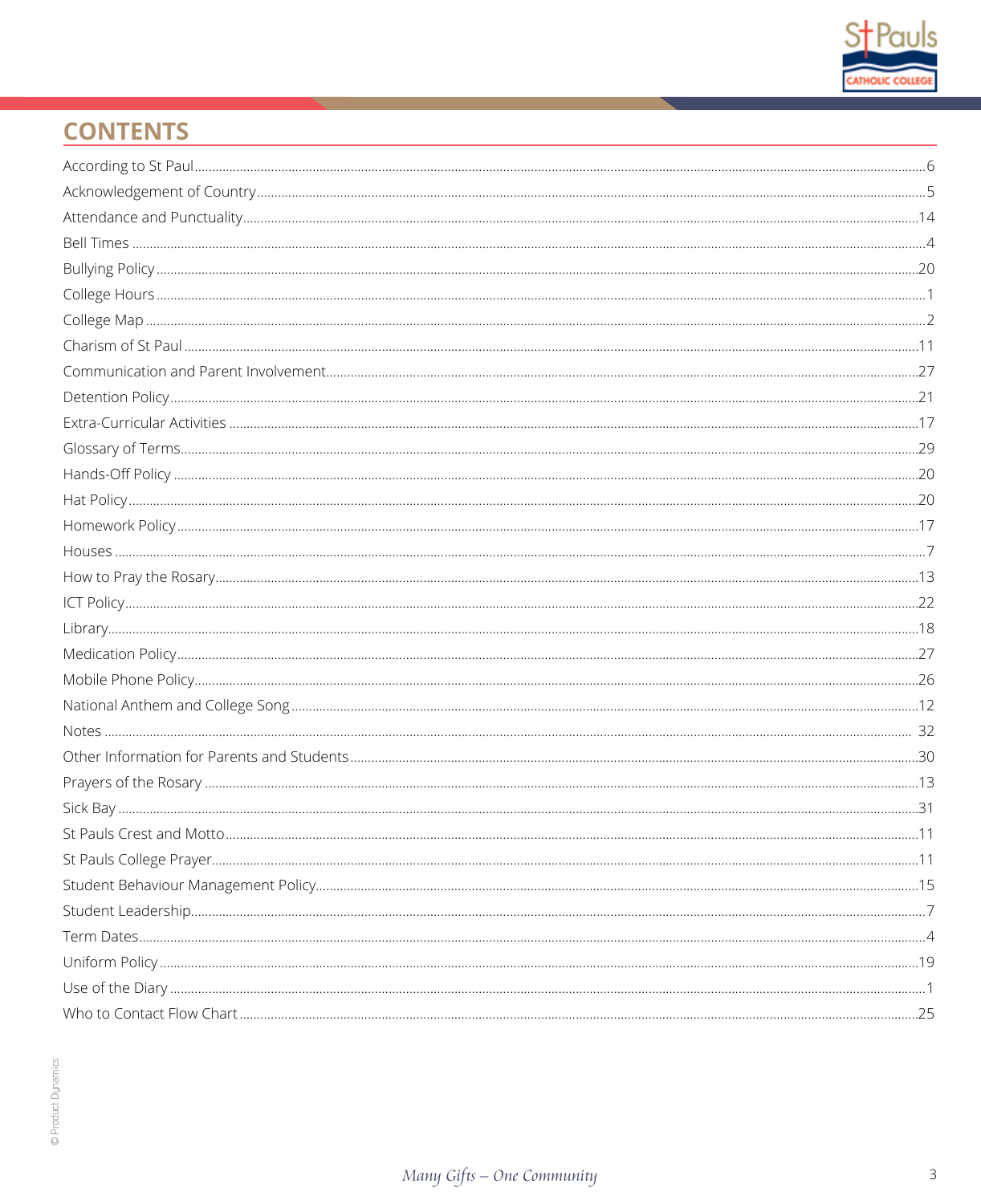

### **TERM DATES 2022**

| <b>TERM1</b>  |  |
|---------------|--|
|               |  |
|               |  |
|               |  |
|               |  |
|               |  |
|               |  |
|               |  |
|               |  |
|               |  |
| <b>TERM 2</b> |  |
|               |  |
|               |  |
|               |  |
|               |  |
|               |  |
| <b>TERM3</b>  |  |
|               |  |
|               |  |
|               |  |
| <b>TERM4</b>  |  |
|               |  |
|               |  |

### **BELL TIMES 2022**

#### **MONDAY TO FRIDAY**

| Period 1       | 8.35am – 9.35am     |
|----------------|---------------------|
| Period 2       | $9.35$ am – 10.35am |
| Homeroom       | 10.35am – 10.55am   |
| <b>Break 1</b> | 10.55am – 11.25am   |
| Period 3       | 11.25am - 12.25pm   |
| Period 4       | $12.25$ pm – 1.25pm |
| <b>Break 2</b> | $1.25pm - 1.55pm$   |
| Period 5       | 1.55pm - 2.55pm     |

#### **THURSDAY**

| Period 1       | 8.35am – 9.35am     |
|----------------|---------------------|
| Period 2       | $9.35$ am – 10.35am |
| Homeroom       | 10.35am – 10.55am   |
| <b>Break 1</b> | 10.55am – 11.25am   |
| Period 3       | 11.25am – 12.15pm   |
| <b>Break 2</b> | 12.15pm – 12.45pm   |
| Sport 1/2      | 12.45pm - 2.55pm    |
|                |                     |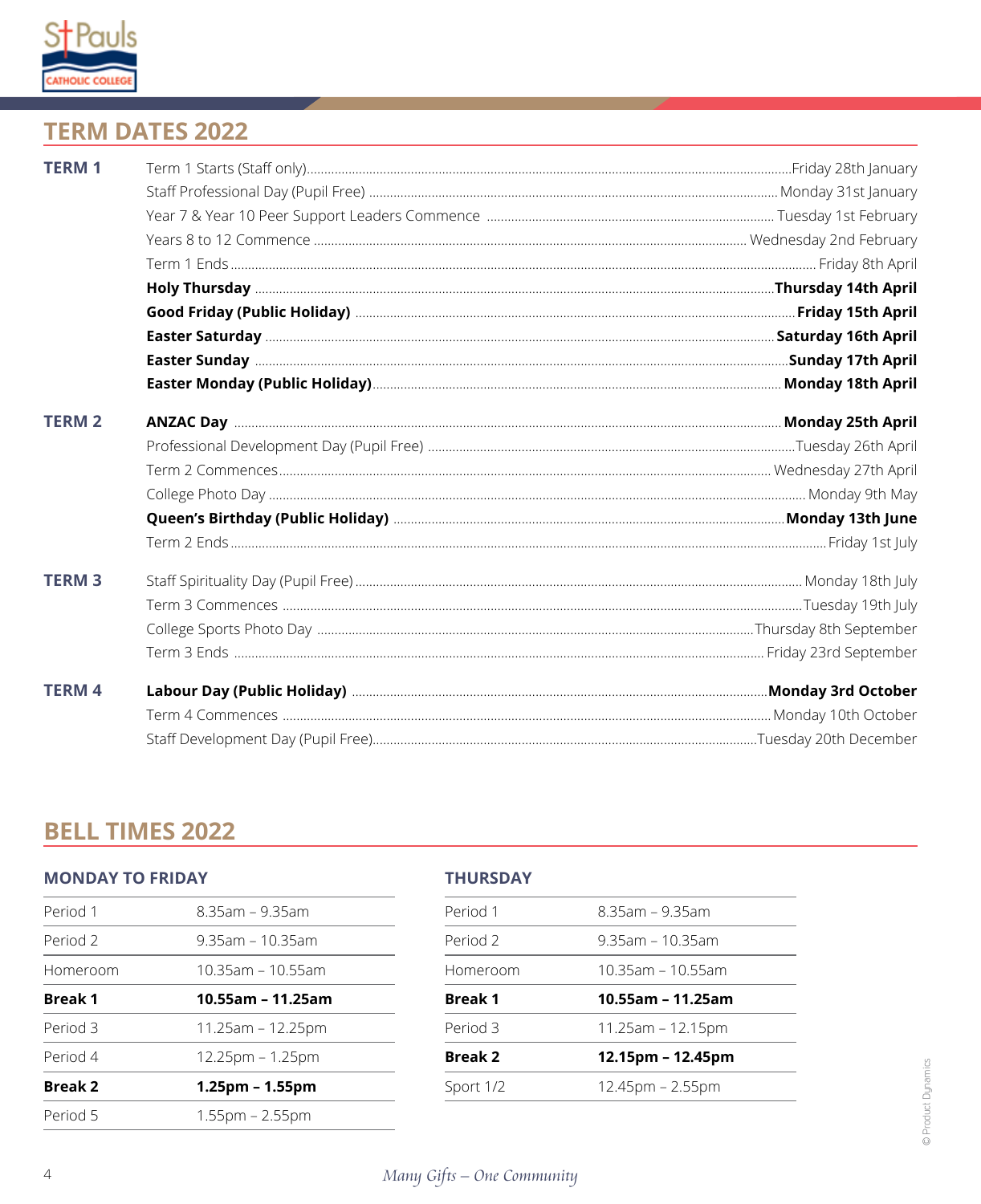

## **ACKNOWLEDGEMENT OF COUNTRY** community and acknowledge their deep physical and

We acknowledge and pay our respects to the traditional custodians, past and present, of this land of the Darug people who long before us lived, loved and raised their children on this land. We come together today to learn, to share and to We acknowledge all the Aboriginal and Torres Strait Islander families in our community and<br>selves whelm their deep physical and pointwel sease there to their land acknowledge their deep physical and spiritual connections to their land.

We come together today to learn, to share and to journey together. The person is easy to really to share an aboriginal Augustinal Augustinal Australian people, who share strong tie

The **Darug** or **Dharug** people are an Aboriginal Australian people, who share strong ties of kinship and, in pre-colonial times, lived as skilled hunters in family groups or clans, scattered throughout much of what is modern-day Sydney. throughout much of what is modern-day Sydney.

The Darug, originally a Western Sydney people, were bounded by the Kuringgai to the northeast around Broken Bay, the Darkinjung to the north, the Wiradjuri to the west on the eastern fringe of the Blue Mountains, the Gandangara to the southwest in the Southern Highlands, the Eora to the east and the Tharawal to the southeast in the Illawarra area.





#### **DARUG TOTEM**

The totem of the Darug Boorooberongal male is **the Wirambi the flying fox**. The totem belonging to the Darugule Boorooberongal woman is the Wuban the possum or it may carry the name of Burumin which is closely associated with the word for younger sister (Durumin) during Garriberri (Corrooberee).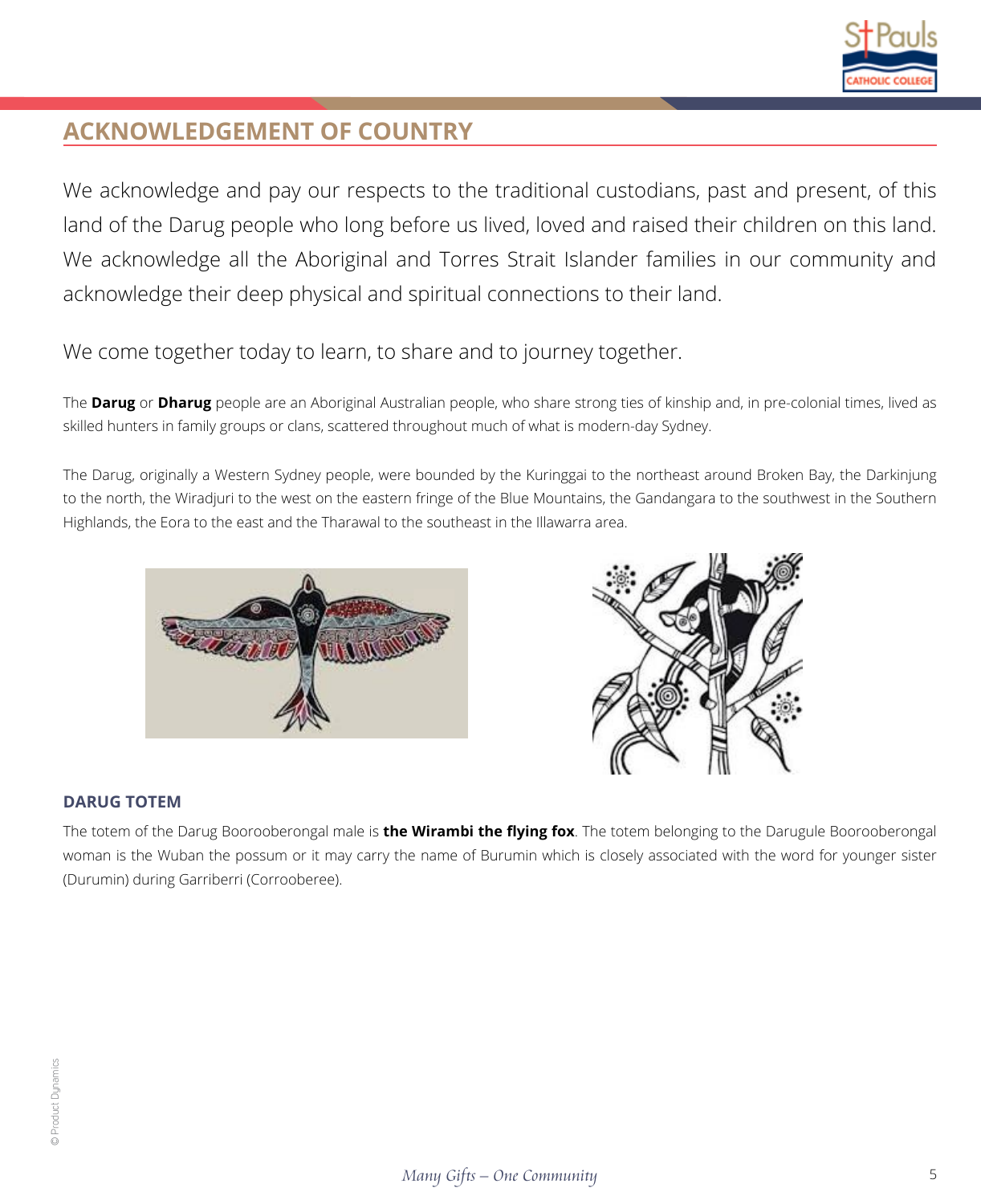

# **According to St Paul**

**Respect yourself, each other** and your environment.

**Listen to each other, speak** positively, share ideas. Do the right thing because it is right, not just to avoid being punished.

Don't give in to selfish behaviour, work together.

**Be honest and truthful in all** your actions.



Remember, you are brothers and sisters in Christ!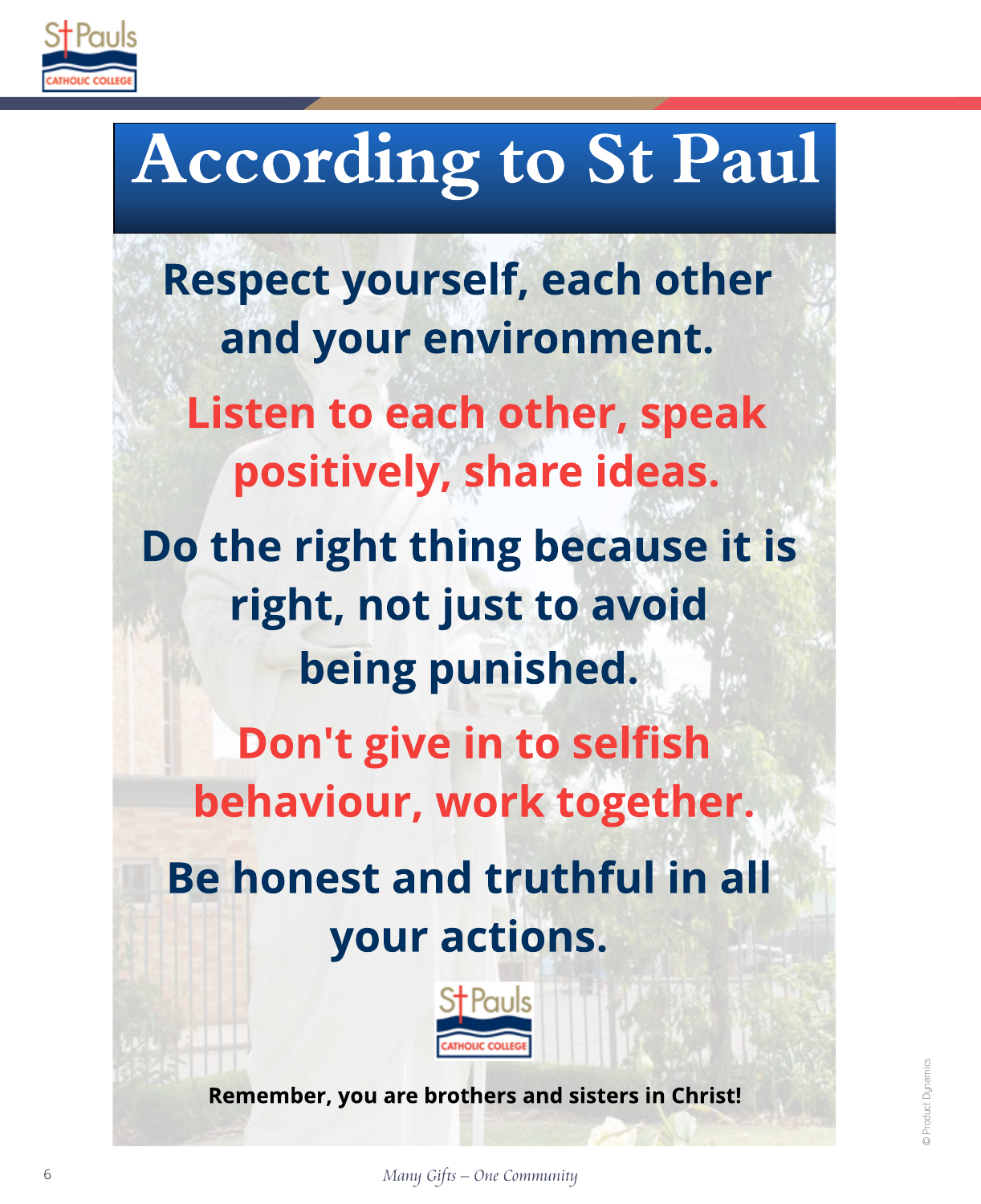

### **STUDENT LEADERSHIP TEAM 2022**



**College Captain** Victor Doueihi



**Sport Prefect** Yianni Vavdinos



**College Vice Captain** Daniel Pedavoli



**Stewardship Prefect** T J Furness



**Wellbeing Prefect** Adrian Kacanic



**Mission Prefect** John Azizi

### **HOUSES**

#### **THE HOUSE & HOMEROOM SYSTEM**

The House & Homeroom System at St Pauls provides a chance for students to work with all staff, their peers and parents on a broad range of activities within the College. Every student and staff member at St Pauls is placed into one of our five houses:

- Bennelong (Orange)
- Churchill (Green)
- Florey (Red)
- Greenway (Yellow)
- MacKillop (Light Blue)

Leaders of Learning House (LOL5) are supported by staff Learning Mentors assigned to each Homeroom Mentor Group. Each House has elected House Prefects that encourage participation and co-operation in all activities. Each activity that the boys participate in provides them with the opportunity to earn House Points for their House. House Points are awarded for many different activities. These may be academic activities such as Subject, KLA and Principal Awards, Competitions or Challenges, Sporting activities such as MCS teams, representative teams and House sporting competitions or extra curricular activities such as Social Justice Initiatives or Solar Car Challenge.

House points are also awarded for exemplary attendance. The House which has accumulated the most House Points at the end of the year is awarded with the House Cup. The House Competition finishes at the end of Term 3 each year when Year 12 graduates. All students are expected to fully participate in activities organised within the House System.

#### Many Gifts – One Community 7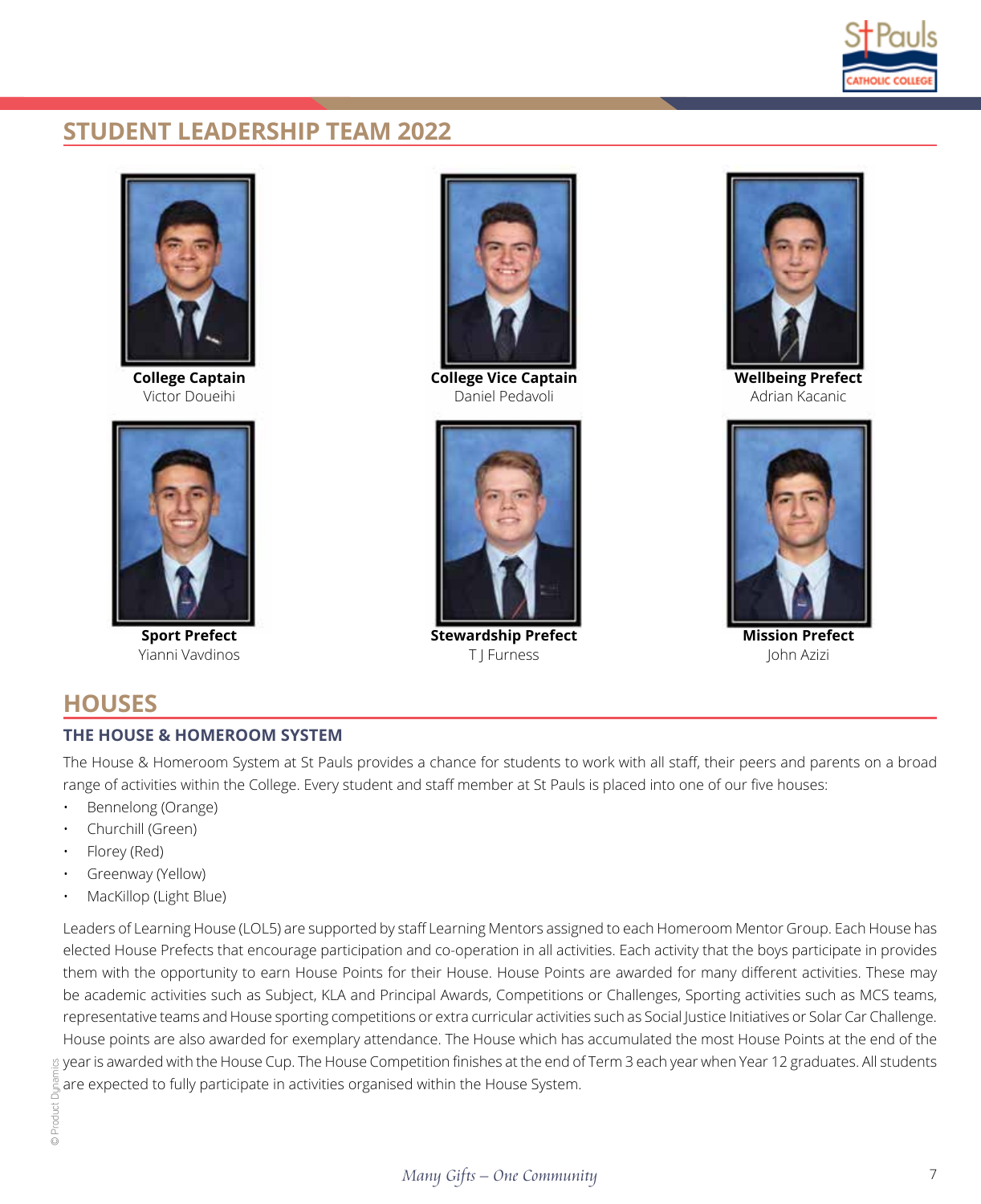

### **HOUSES (CONT)**

**Bennelong House Prefects**



#### **Churchill House Prefects**



**Florey House Prefects**



**Greenway House Prefects**



**MacKillop House Prefects**



#### Wissam AbdelSamad



Dennis Asante



### Huseyin Mani



Ethan Barden



Jai Foley



8 Many Gifts – One Community

#### Samuel Touma



Christopher Halabi



Abishek Sudharshanan



Cullen Rota-Wallace



Thishanth Visuvanathan

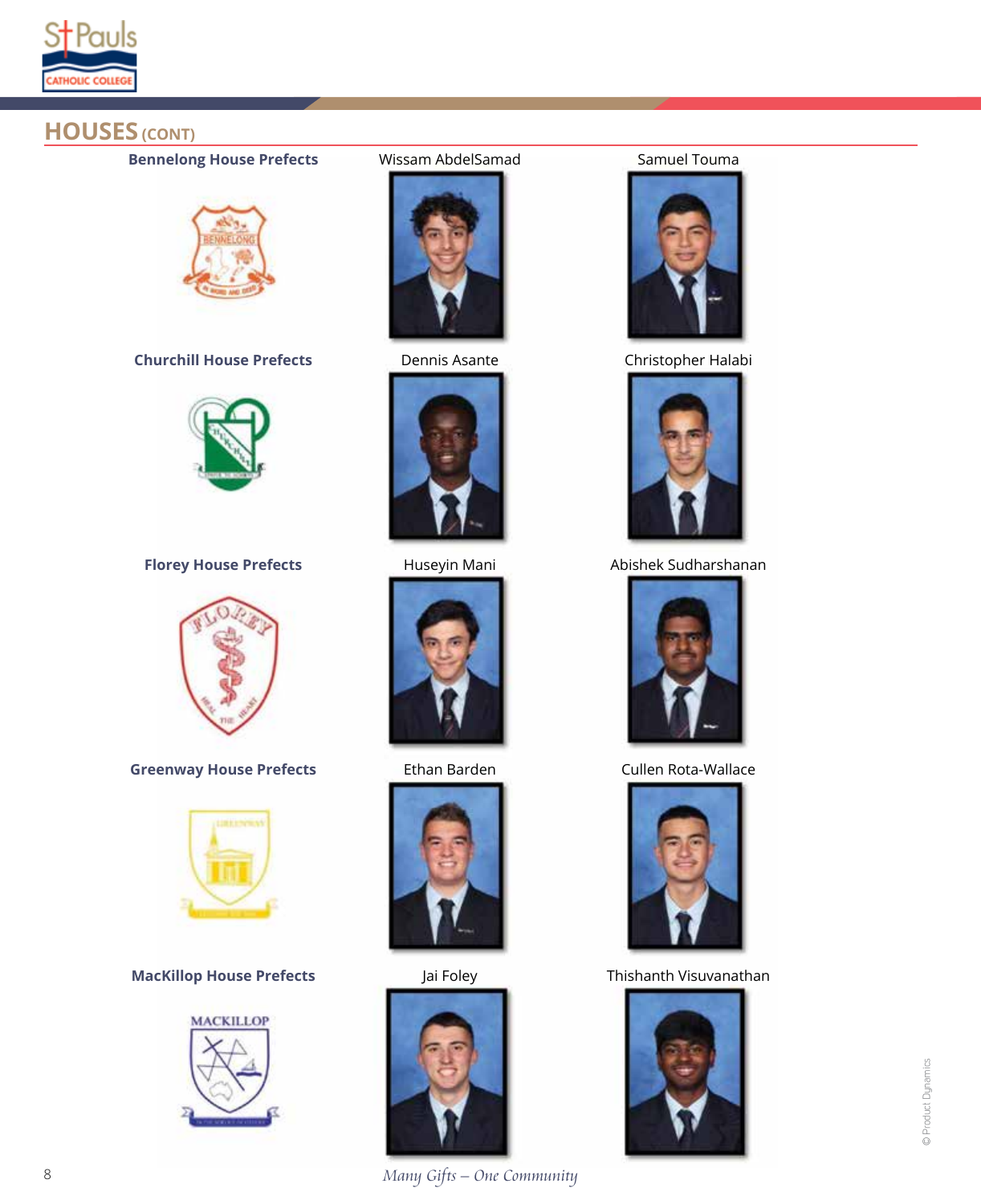

### **HOUSES (CONT)**

#### **BENNELONG HOUSE CHURCHILL HOUSE FLOREY HOUSE**



#### **Patron:** Woollarawarre Bennelong House Motto: "In Word  $\oplus$  Deed" **House Colour:** Orange

Woollarawarre Bennalong was a senior member of the Eora people and of the Wangal clan at the time of the European settlement in Australia. Having learnt to speak English he became the first and a most valued interpreter between the Aboriginal and British people both in Sydney and the United Kingdom. It is from his language abilities that we take the house motto. The colour of the House, orange, represents Bennelong's proud indigenous heritage.

#### **HOUSE PRAYER**

Lord Jesus, may we as members of the Bennelong House be inspired to live out our motto, "In Word & Deed".

Let your spirit guide us to always listen to each other, speaking positively and share our ideas so that all may learn and grow in your name.

May we learn from the Indigenous people of our land, Sharing our resources and caring for our

country.

We are one body, and one spirit in the One Lord, Amen © Product Dynamics



**Patron:** Clive Churchill **House Motto:** "Strive To Achieve" **House Colour:** Green

Clive Churchill was a South Sydney Rugby League fullback in the 1950s-1960s. He represented Australia in 34 international matches as well as captaining the team on several occasions. It is from Clive Churchill's ideals we take the house motto. The colour of the House, green, is taken from South Sydney's colours.

#### **HOUSE PRAYER**

Lord lesus, may we as members of the Churchill House be inspired to live out our motto,

#### "Strive To Achieve".

Let your spirit guide us to always work together and not give in to selfish behaviour so that all may learn and grow in your name.

May we share our special gifts and appreciate the gifts of others so that our community may be inclusive and inspiring.

We are one body, and one spirit in the One Lord, Amen



**Patron: Howard Florey House Motto:** "Heal The Heart" **House Colour:** Red

Howard Florey is known as Australia's most famous scientist. He played a crucial part in the discovery of penicillin. He dedicated his life to striving for scientific advancement and he is truly an inspiration to our House and College as we too strive for academic excellence.

#### **HOUSE PRAYER**

Lord lesus, may we as members of the Florey House be inspired to live out our motto,

#### "Heal The Heart".

Let your spirit guide us to always respect ourselves, each other, and our environment so that all may learn and grow in your name.

May we strive for excellence in all aspects of our life,

sharing our gifts for the common good so that all may experience your love.

We are one body, and one spirit in the One Lord, Amen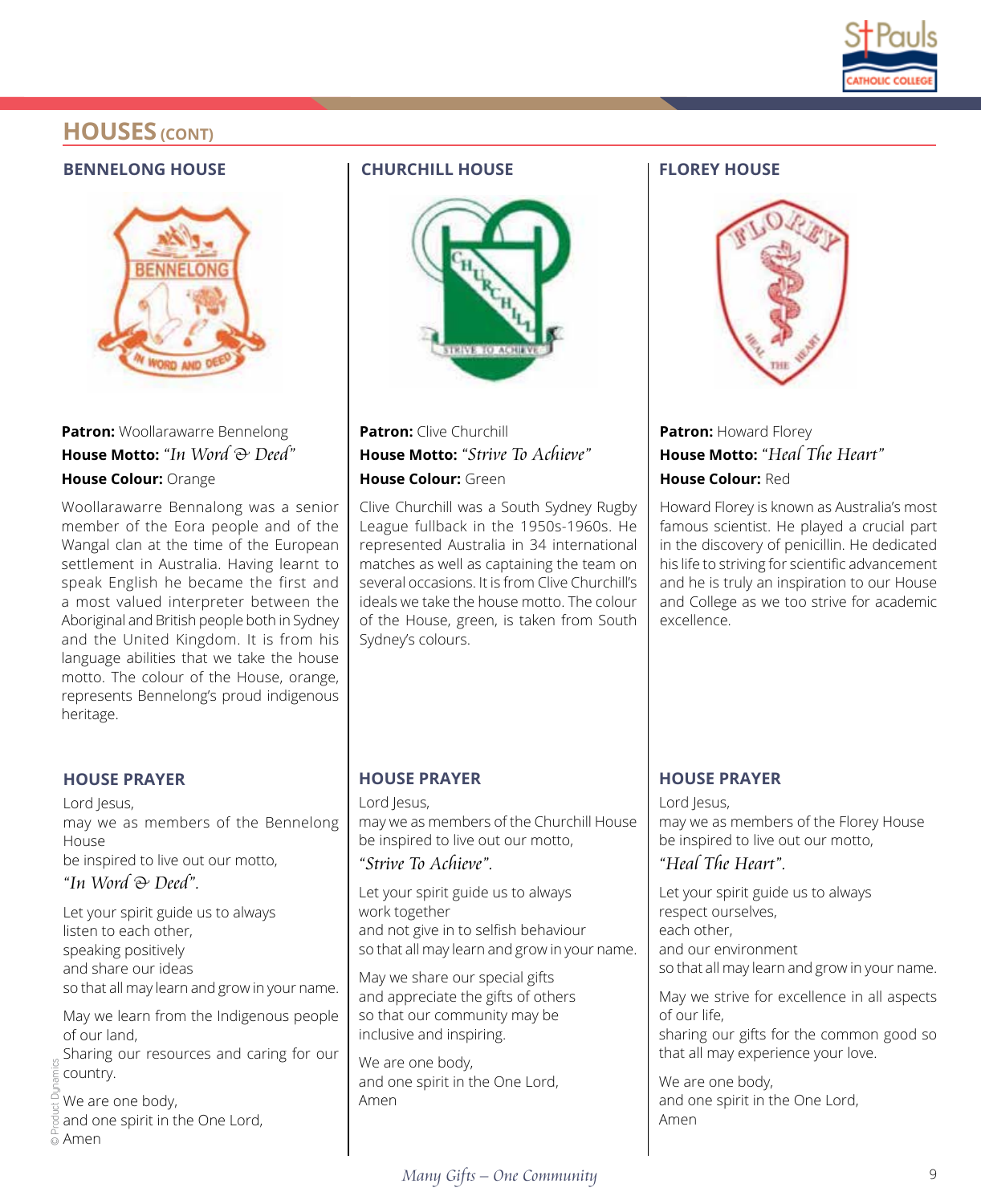

### **HOUSES (CONT)**



#### **Patron: Francis Greenway House Motto:** "Leading The Way" **House Colour:** Yellow

Francis Greenway is known as one of Australia's famous settlers. Many of his architectural buildings are still present in Sydney today. He began life in Australia as a convict but eventually became a free settler thanks to his determination and skill.

#### **GREENWAY HOUSE AND RESIDENT STATES AND RESIDENT MACKILLOP HOUSE**



#### **Patron:** Mary Mackillop **House Motto:** "In The Service of Others" **House Colour:** Light Blue

Mary MacKillop's life is full of inspiration for all Australians. Her life was a struggle against poverty, prejudice and hostility and her attitude to those who acted against her was one of forgiveness.

Mary MacKillop was cannonised in 2010 which made her the first Australian to be recognised as a Saint by the Catholic Church.

#### **HOUSE PRAYER**

Lord Jesus, may we as members of the Greenway House be inspired to live out our motto,

#### "Leading The Way".

Let your spirit guide us to always be honest and truthful in our actions so that all may learn and grow in your name.

May we strive to be the very best that we can be, knowing that we are deserving of forgiveness and challenged to be an example to others.

We are one body, and one spirit in the One Lord, Amen

#### **HOUSE PRAYER**

Lord lesus, may we as members of the Mackillop House be inspired to live out our motto, "In The Service of Others".

Let your spirit guide us to always do the right thing so that all may learn and grow in your name.

May we strive to be generous to the needy, a friend to the lonely, and a living expression of hope in our community.

We are one body, and one spirit in the One Lord, Amen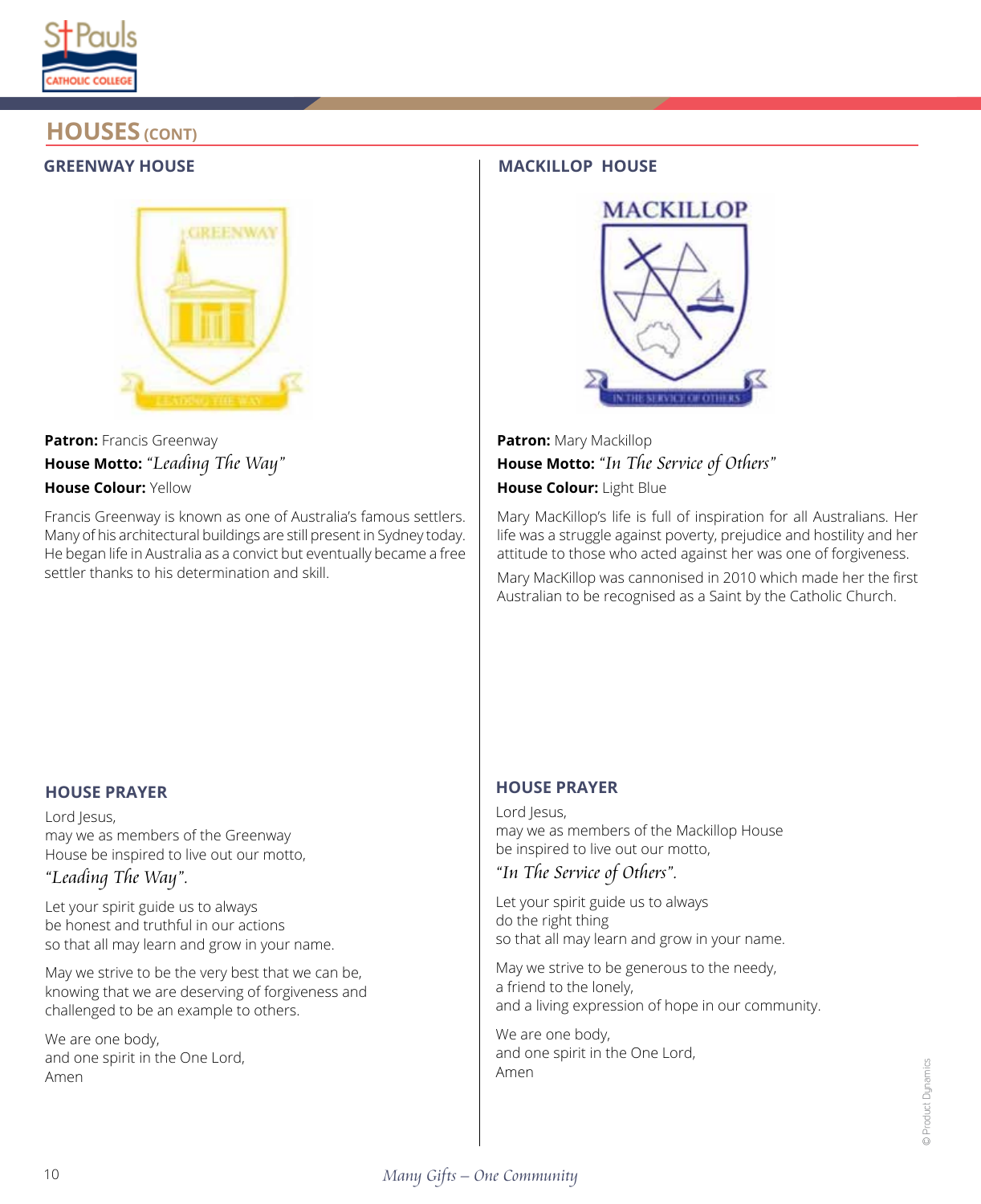

### **ST PAULS COLLEGE PRAYER**

Lord Jesus, may we as members of the community of St Pauls College Be always humble, gentle, and patient.

May we show Your love by being tolerant with each other.

Let Your Spirit be in us to give us a peace that binds us together.

We celebrate the hope that Your Spirit gives us in our daily lives. We are one body and one spirit, in the One Lord. Amen

*(Based Ephesians 4: 2~4)*

### **THE ST PAULS CREST & MOTTO**

# S<sup>+</sup> Pauls "Many Gifts – One Community" CATHOLIC COLLEC

The crest and motto of St Pauls have been selected due to their association with the apostle, Paul.

In many of his letters to the communities of the early church, St Paul stressed the capacity of the church and teaching of the gospel to include different cultures and backgrounds into the one Church. He emphasised faith in the one Lord.

Our crest is to symbolise St Paul's strength, with the red cross symbolising both the centrality of Christ to his teachings about salvation and his own commitment to place his belief in Christ, as Saviour, before all things, even the loss of his own life. The blue waves symbolise the missionary journeys he undertook.

The motto "Many Gifts – One Community" encompasses the ideals of St Paul's teachings.

St Paul is seen as a wonderful model for our community with his ability and willingness to change from someone who persecuted the Faith to a person who, when converted, undertook the spreading of the Good News as the passion of his life.

Paul has set himself as a model and also a challenge for all Christians. All Christians are called to spread the Good News of Jesus, and we may achieve this by modelling our lives on the same integrity and Faith as St Paul.

### **CHARISM OF ST PAUL**

Saint Paul was an intelligent, energetic dynamo, deeply inspired by Jesus, and famous for his courage and his preparedness to challenge for the truth and for love — against any odds.

He was the proverbial **rough diamond**, shaped by his constantly being on the move, by his many hardships, and by his profound devotion to people.

**As the Great Missionary** who founded the first Christian communities, St Paul insisted that these be places of welcome and hospitality, places where mutual respect and the hand of friendship are warmly extended. In addition, he was very clear — in any Christian community there is no place for **spectators**. Involvement, participation and genuine interest in each other are the price of belonging.

#### **"You're welcome here, whoever you are." (College Song)**



As a man whose life had more than its fair share of hardships, he encouraged all whom he

met to live life to the full, to give of their best, to strive for wisdom and excellence (his word was "perfection"). And these personal gifts or achievements only became valuable when they were shared.

#### **"Many gifts to build a community." (College Song)**

Saint Paul was a doer. He lived what he preached. Like Jesus, his inspiration, he was a man of great heart and lively compassion — the eternal optimist. For him, life was about the positive, about affirmation and encouragement. He was an obsessive builder of community spirit, and we at St Pauls Catholic College are honoured that we have him as our role model and our namesake.

#### **"St Pauls is a place for your heart to belong." (College Song)**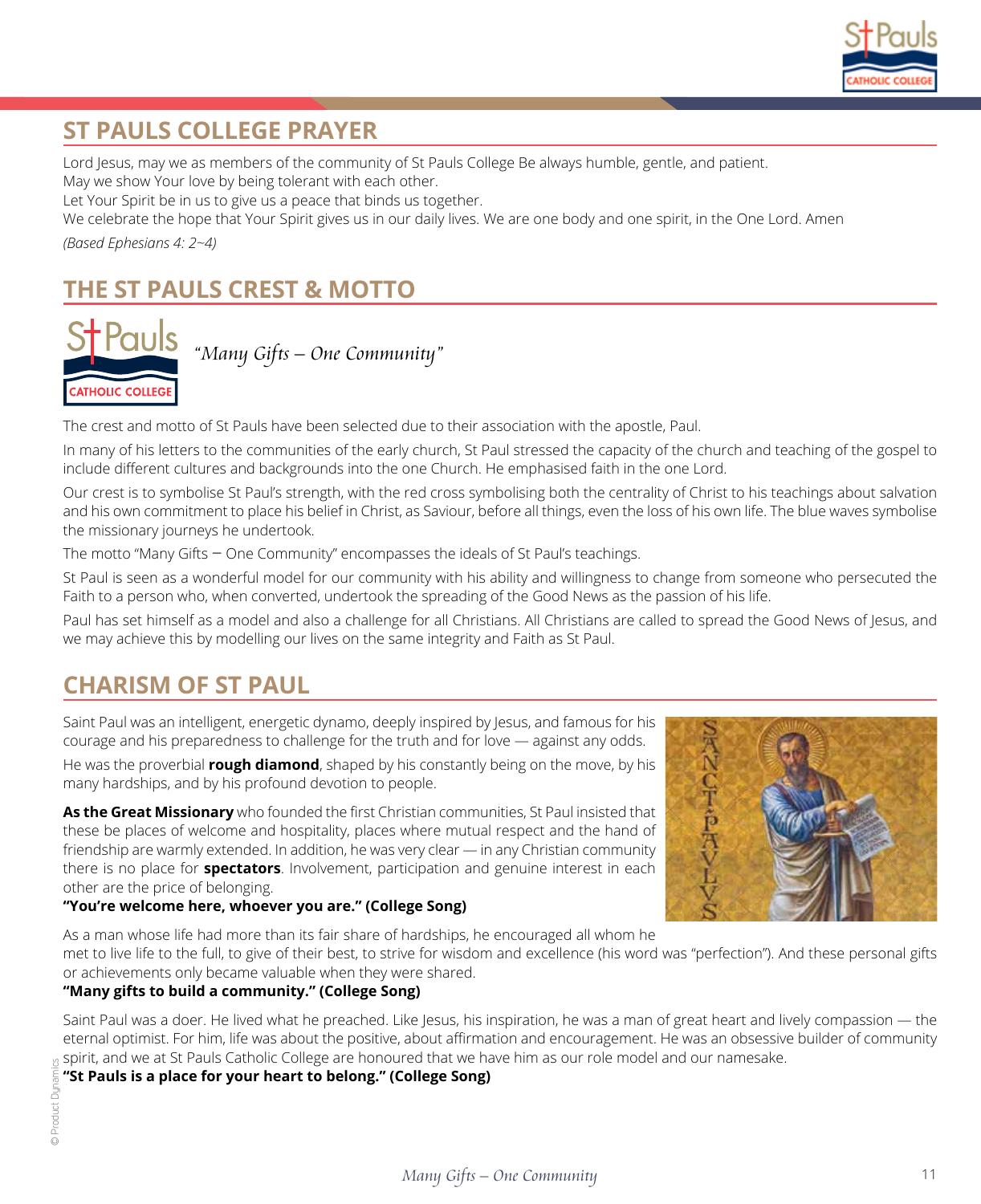

### **NATIONAL ANTHEM & COLLEGE SONG**

#### **NATIONAL ANTHEM**

#### **Advance Australia Fair**

Australians all, let us rejoice, For we are one and free. We've golden soil and wealth for toil, Our home is girt by sea; Our land abounds in nature's gifts, Of beauty rich and rare. In history's page, let every stage Advance Australia Fair. In joyful strains then let us sing, Advance Australia Fair.

Beneath our radiant Southern Cross, We'll toil with hearts and hands, To make this Commonwealth of ours, Renowned of all the lands; For those who've come across the seas, We've boundless plains to share: With courage let us all combine to Advance Australia Fair. In joyful strains then let us sing, Advance Australia Fair.

#### **PRAYER BEFORE CLASS**

#### Dear Lord,

As we commit ourselves to this time of learning may we show humility, patience and love.

We are called to use our gifts to achieve our best and build a community of peace.

We are one body and one spirit in the Lord. Amen

St Paul. Pray for Us.

#### **ST PAULS COLLEGE SONG**

#### **Many Gifts — One Community (Kevin Bates SM)**

**1.** Many gifts to build a community Many gifts that each of us brings. Gifts break open and speak to each other So together as one gift our family sings.

#### **Chorus:**

*You're welcome here, whoever you are. Tell us your story and sing us your song. St Pauls is a chance for your spirit to run, St Pauls is a place for your heart to belong.* 

**2.** Growing free and wiser each season, Growing in courage and truth clear and strong. Growing in faith and hope gives a reason, To celebrate here in the place we belong.

**3.** Hope is the power to gather our memories, Hope is the future that we long to shape, Hope is the rising of Jesus' own spirit, Hope is the gift to each other we make.

#### **THE ANGELUS**

V The Angel of the Lord declared unto Mary **R And she conceived of the Holy Spirit**

Hail Mary, full of grace, The Lord is with thee. Blessed art thou among women and Blessed is the fruit of thy womb, Jesus.

#### **Holy Mary, Mother of God Pray for us sinners now And at the hour of our death. Amen.**

V Behold the handmaid of the Lord. **R Be it done unto me according to thy word. (Hail Mary….)** V And the Word was made Flesh **R and dwelt among us. (Hail Mary…)** V Pray for us, O Holy Mother of God. **R That we may be made worthy of the promises of Christ**

#### **LET US PRAY**

**Pour forth, we beseech Thee, O Lord, Thy grace into our hearts; that, we to whom the Incarnation of Christ, Thy Son, was made known by the message of an Angel, may by His Passion and Cross, be brought to the glory of His Resurrection.**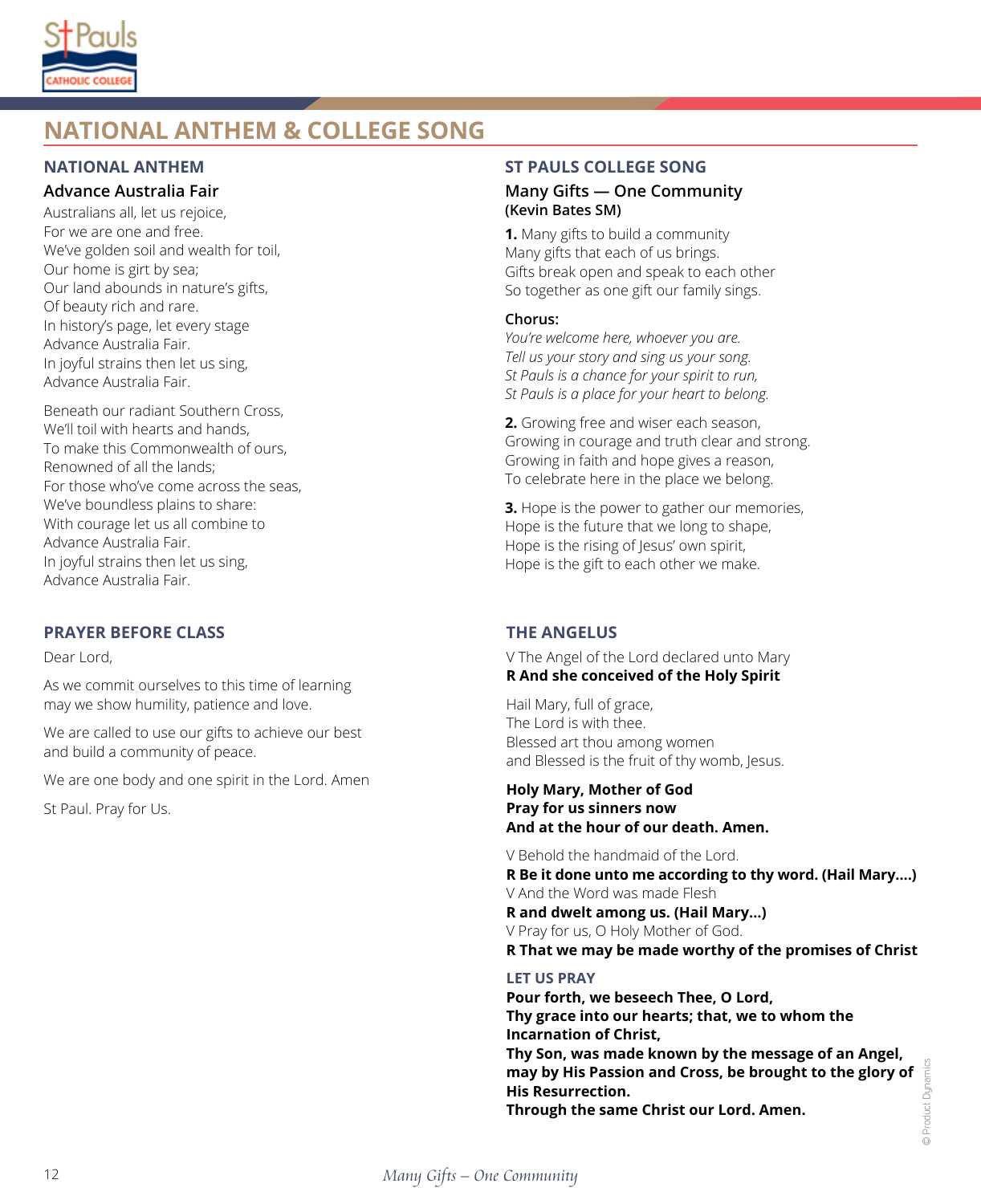

### **HOW TO PRAY THE ROSARY**

The Rosary is made up of 'decades'. A decade is one 'Our Father" followed by ten "Hail Mary's" and a "Glory Be". Whilst it is usual to say five decades at a time, it is better to say one decade well, rather than five decades badly. We focus on one of the Mysteries when saying each of the Decades.

Begin with the sign of the cross. Pray the "Apostles Creed" holding the crucifix and continue on the straight piece of the Rosary with one Our Father, three Hail Marys and a Glory Be, as shown in the picture. Then, to start the first decade, pray one Our Father.

Moving on to the circular piece of the Rosary, continue with ten Hail Marys and finish the first decade with one Glory Be and the "Fatima Prayer". By saying five decades of the Rosary, you will complete one full circuit of the beads. To finish, after completing your chosen number of decades, pray the "Hail Holy Queen".

#### **THE SIGN OF THE CROSS**

In the name of the Father, and of the Son, and of the Holy Spirit. Amen.

### **PRAYERS OF THE ROSARY**

#### **Apostles' Creed**

I believe in God the Father Almighty, Creator of heaven and earth. I believe in Jesus Christ, His only Son, Our Lord. He was conceived by the power of the Holy Spirit and was born of the Virgin Mary. He suffered under Pontius Pilate, was crucified, died, and was buried.

He descended to the dead. On the third day He rose again. He ascended into heaven, and is seated at the right hand of the Father. He will come again to judge the living and the dead.

I believe in the Holy Spirit, the holy Catholic Church, the communion of saints; the forgiveness of sins, the resurrection of the body; and life everlasting. Amen.

#### **Hail Mary**

Hail Mary, full of grace, the Lord is with thee; blessed art thou among women, and blessed is the fruit of thy womb, Jesus. Holy Mary, mother of God, pray for us sinners, now and at the hour of our death. Amen.

#### **Glory Be To The Father**

Glory be to the Father, and to the Son, and to the Holy Spirit. As it was in the beginning, is now, and ever shall be, world without end. Amen.

#### **The Fatima Player**

O my Jesus, forgive us our sins, save us from the fires of hell. Lead all souls to Heaven, especially those in most need of Thy mercy.

#### **Hail, Holy Queen**

Hail, Holy Queen, Mother of Mercy, hail our life, our sweetness and our hope! To thee do we cry, poor banished children of Eve; to thee do we send up our sighs, mourning and weeping in this vale of tears. Turn then, O most gracious Advocate, thine eyes of mercy towards us and after this our exile show unto us the blessed fruit of thy womb, Jesus; O clement, O loving, O sweet Virgin Mary. Pray for us, O holy Mother of God. That we may be made worthy of the promises of Christ.

#### **Let us pray:**

O God, whose only-begotten Son, by his life, death and resurrection has purchased for us the rewards of eternal life; grant, we beseech you, that meditating on these Mysteries of the most holy Rosary of the Blessed Virgin Mary, we may both imitate what they contain and obtain what they promise, through the same Christ our Lord.

Amen.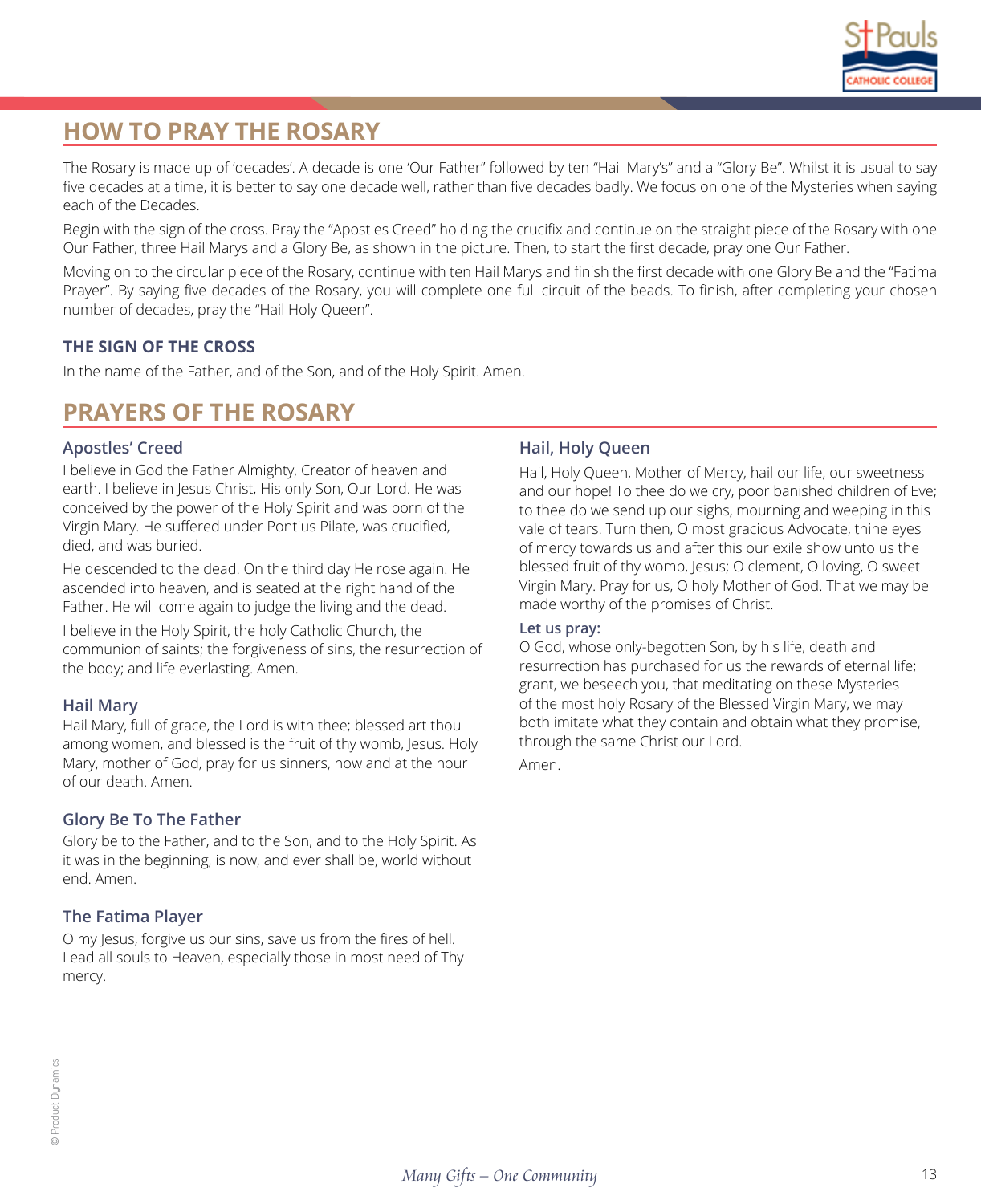

### **ATTENDANCE & PUNCTUALITY**

Regular attendance at school is imperative to the academic success and holistic educational development of our students.

Students with irregular attendance may be subject to intervention procedures as per CEDP policy. It is expected that students have an attendance rate of at least 95%.

Punctuality to school is as important in preparing students for life after school. It encourages good and healthy habits and the development of organizational skills in students. Students late to school after 8.35am are missing their Period 1 class.

Students that are habitually late to school or have attendance rates less than 90% during the year will be monitored and parent intervention will be required.

#### **ABSENCE FROM SCHOOL**

All absences, full day and partial, must be explained by parents/guardians. This is the law – a legal requirement – not just school policy. The College uses a SMS system to notify parents of absences. Parents are asked to utilise this convenient method of explaining absences. However, if the SMS system is not operational at any time then a handwritten or email note is required. All absences are printed on school reports.

If for any reason, parents are not able to utilise the SMS responses to explain their son's absence, a note explaining the absence should be brought in or emailed to the school on the first day back following the absence. The note must include the full name of your son, his Mentor Group, the date of the absence/s, the reason for the absence/s and be signed by the parent/guardian. Parents have seven (7) days from the day of the absence/s to explain the absence. After this time an 'unexplained absence' has to be recorded and cannot be changed.

#### **LEAVE/EXTENDED LEAVE**

Parents must be aware that the College Curriculum entails continuous assessment as a form of learning and a means of gauging academic performance and achievement. In view of this knowledge parents must be willing to undertake the responsibility of the impact of substantial non "Illness & Misadventure" leave during the school term. Consequently, the College is only able to provide your son with broad indicators of work missed during his absence. It is the student's responsibility to follow up on missed work.

Parents who wish to take their sons on a period of leave will need to seek approval from the Principal within a reasonable amount of time before departure.

The endorsement of any leave shall consider the student in relation to:

- Payment of school fees
- His academic record
- His attendance records
- Meeting Course outcomes
- Impact on missing formal assessment tasks
- Work placement for VET students
- Commitment to extracurricular activities, eg. Sport, Debating, etc.

Any assessment task missed due to extended leave, other than illness or misadventure, will receive a zero grade.

If approval is not given, at the very least students will receive a zero mark for tasks missed but will still need to demonstrate the meeting of Course outcomes missed during the remainder of the Course. There may be substantial enough impact for outcomes not to be met for the completion of that Year, the ROSA or the Higher School Certificate.

If such leave were still to be taken, even though approval was denied, enrolment would certainly be jeopardised.

Application for Extended Leave can be downloaded from the College website.

#### **SPORTS ATTENDANCE**

Students are expected to participate in an MCS Sport or an Internal School Sport of their choice every Thursday afternoon. Attendance on this day is compulsory and exemption from sport is only granted in cases of emergency.

A permission note from a parent/guardian is required and is given to the LOL House to sign. Before leaving the College grounds, students are expected to present the note to the Front Office and sign out appropriately.

#### **LEAVING SCHOOL EARLY**

If a student needs to sign out early for some non-emergency reason the following guidelines need to be followed:

The student must bring a note from his parent clearly outlining these details:

- The reasons for his early departure.
- Arrangements for his travel from school if not being picked up by a parent (eg bus, walking, cycling etc.)
- If someone other than the parent is picking him up, the name of the person that will pick him up.
- The student must have this permission note signed by his LOL House (usually done during morning Homeroom).
- If someone other than the parent is picking him up, the name of the person that will pick him up.<br>The student must have this permission note signed by his LOL House (usually done during morning Homeroom).<br>The student must him to the Front Office; be signed out by the College Secretary and the person nominated as permitted to pick him up early.

**N.B.** Permission for students to sign out early on a sports day is outlined above.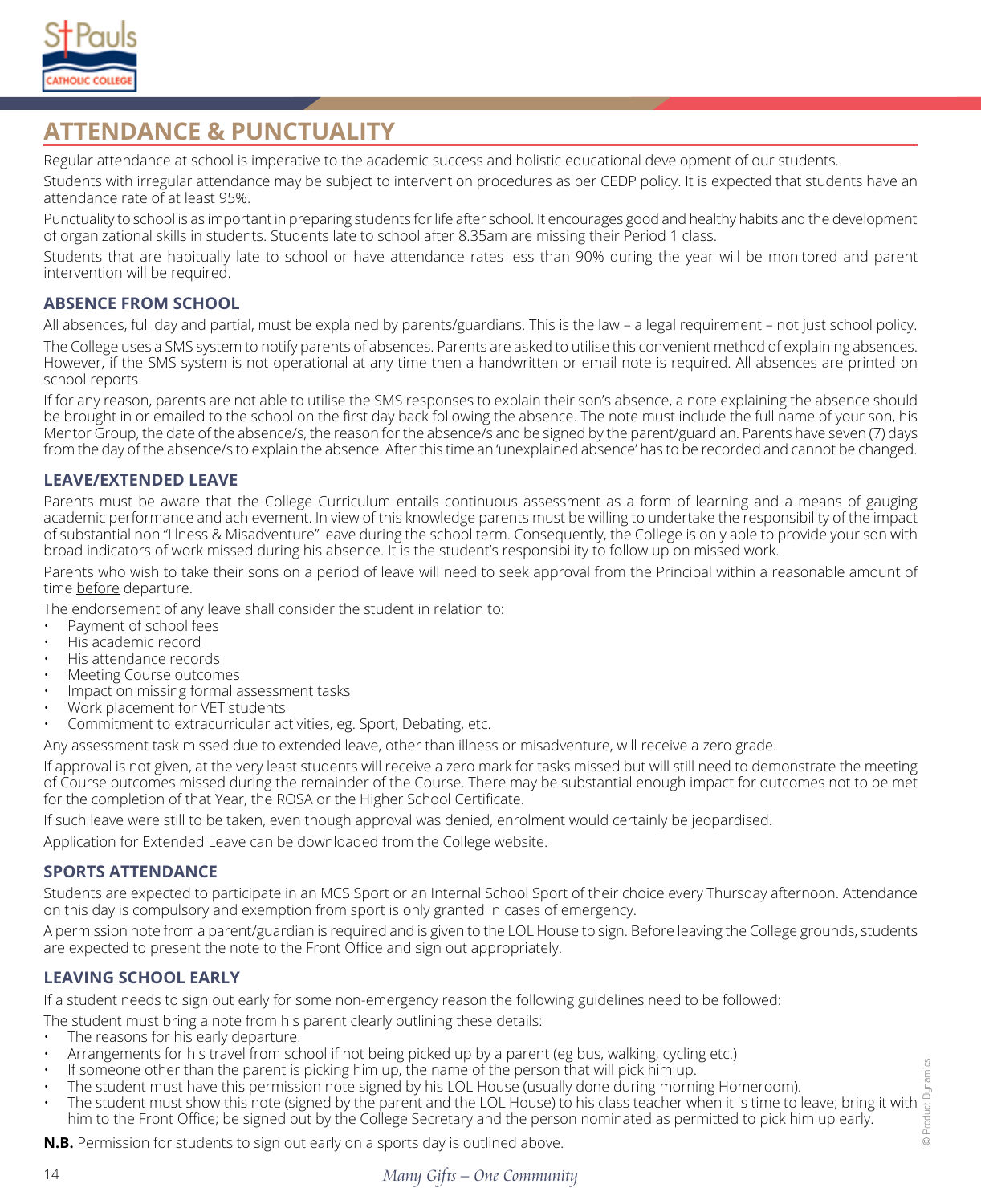

### **STUDENT BEHAVIOUR MANAGEMENT POLICY**

At St Pauls College, our goal is to foster positive relationships with students and their parents. Regular and open and honest communication between the College and parents are important prerequisites for building these positive relationships.

Our student diary is an important means of assisting students become responsible, resilient, assessment capable learners.

Students commence the day in Homeroom with their Learning Mentors and the focus during this time each day is on Gratitude, Empathy and Mindfulness.

This new approach is designed to assist students to focus on the positives in their lives, whether it be at school or in their wider environment.

#### **MERITS AND DEMERITS**

We have a Merit system which is recorded on Compass. Students and parents will be notified electronically, of Merit awards that they receive. As the number of Merit awards increases, students progress to higher awards, such as Learning Leader Awards and culminating in Principal's awards.

While there are Demerits also recorded on Compass, these do not negate the positive awards. Leaders of Learning will monitor the number of Demerits on a regular basis and apply appropriate interventions to avoid an increase in the number of Demerits received by a student.

When these positive interventions fail, further consequences such as after school detentions may need to be issued. See Detention policy below.

In all circumstances, regular communication with parents and guardians is critical in addressing negative behaviours and building on the positive interactions between students and their teachers.

Parents are encouraged to use the communication section at the bottom of each page in the diary to keep in regular contact with teachers and Leaders of Learning.

As this system of entry of Merits and Demerits is developed further during the year, parents will be informed as to details of the higher levels of awards as well as the sanctions to be applied for students that accumulate Demerits.

Any teacher can and is encouraged to issue Merit Awards to students that are deserving of recognition. Similarly, Demerits can be issued by staff.

Merits are issued for any of the following:

- Consistent Effort in Class
- Achievement in Formal/Informal Assessment
- Charism of St Paul (Leadership)
- Extra/Co-curricular participation
- Volunteering Service to Staff/Students
- Striving for personal best
- Commendable bookwork/organization
- Commendable achievement in class
- Consistently setting a good example

This list is by no means exhaustive and staff can issue Merits for any behaviour that warrants acknowledgement and recognition.

In addition to these, there are a number of other Annual Awards that are presented to students in each Year Group at the end of year Presentation Days. Names of these awards and criteria for nomination of students for these awards can be found on the College Website.

Similarly, Demerits can also be recorded and these are regularly monitored by Leaders of Learning. Students that receive multiple Demerits will be counselled by their Learning Mentors and Leaders of Learning. If there is no change in behaviour, appropriate sanctions such as detentions may need to be imposed. Parents will be kept informed at all times in order that we can work together to bring about the most positive outcomes when students fail to live up to expectations.

Demerits are issued for any of the following:

- Homework/Classwork incomplete
- Disruptive behaviour in Class/College grounds
- Breaking Hands Off Policy/Bullying/Inappropriate Language
- Failure to follow teachers' instructions
- $\frac{18}{5}$  Breaching of Mobile phone/ICT Policies<br>
Diary not signed or no absentee note<br>  $\frac{18}{5}$  Failure to bring equipment to class
	- Diary not signed or no absentee note
	- Failure to bring equipment to class
	- Late to class
- © Product Dynamics • Uniform breach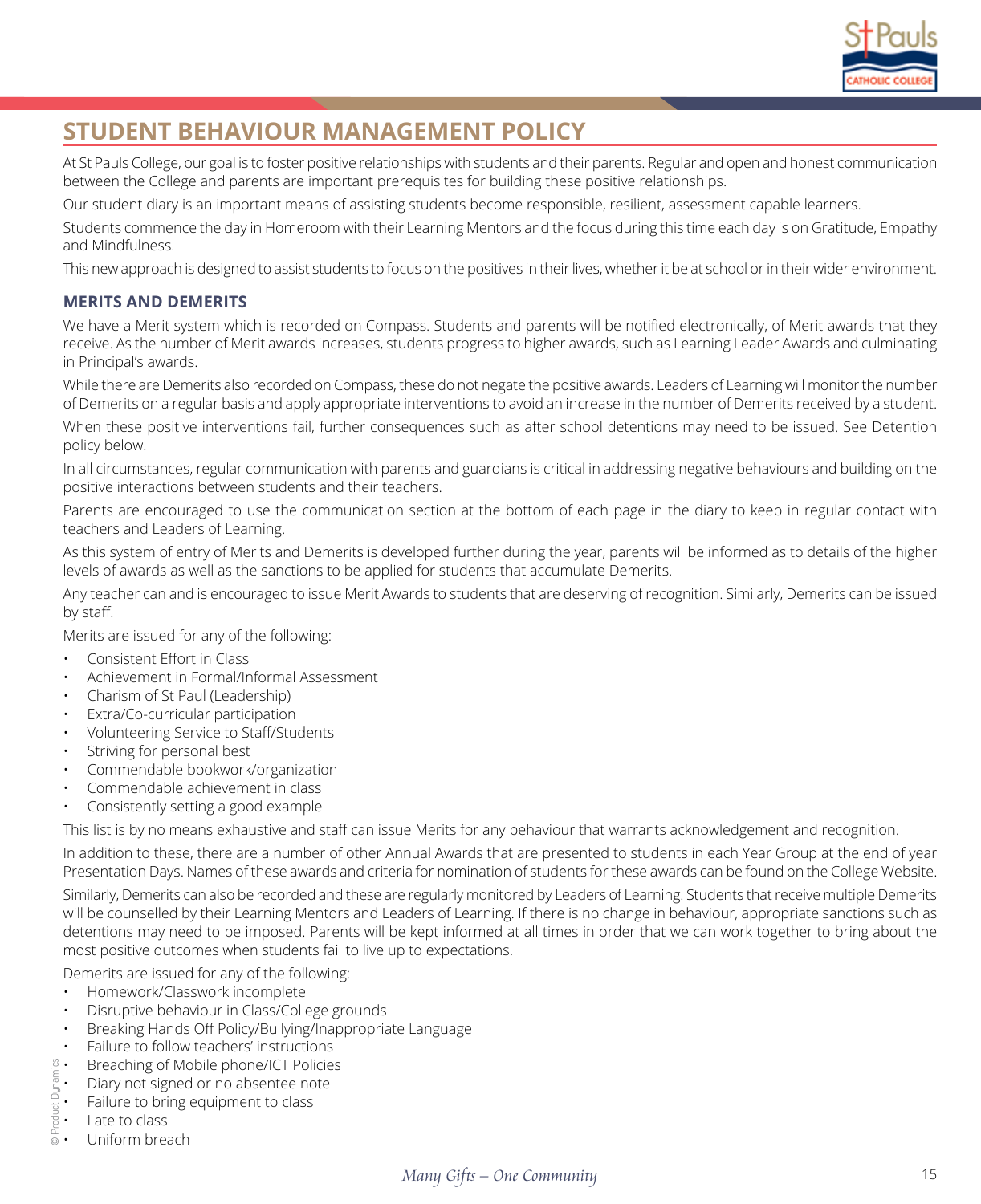

### **STUDENT BEHAVIOUR MANAGEMENT POLICY (CONT)**

#### **CLASSROOM EXPECTATIONS**

#### **Prior to The Lesson**

- Students must come to classes with all necessary books and resources.
- Students must be punctual to class, but are not allowed to enter the classroom without a teacher present.
- If the teacher is not there students must line up quietly outside the classroom.
- When the teacher invites them into the classroom, students must enter quietly and Year 7 to 10 boys must stand behind their chairs until asked to sit.
- Any student who is detained by another staff member and arrives at class late must have their diary signed by the staff member that delayed them. Students late to class without an acceptable reason will be issued with a penalty.

#### **During The Lesson**

All students have the right to learn without disruption. Behaviour during lessons must be respectful at all times. Some general expectations include:

- Noise levels being kept to a minimum even during practical lessons.
- Students should remain in their designated seats and not move around the class without the teacher's permission.
- Being respectful of others requires the student to listen when the teacher is speaking or another student is responding to a question by the teacher.
- Furniture should be cared for e.g. sit on chairs without rocking them and keeping all four legs on the floor.
- Leaving desks where they are and not moving them around. Desks must be away from walls and not up against them.

#### **End of The Lesson**

- The lesson ends when the teacher directs students to pack up and not before.
- When directed by the teacher, chairs are to be pushed under desks or tables.
- The room is to be kept tidy for the next class using it.
- Students leave quietly and in an orderly fashion when dismissed by the teacher.

Some guidelines to assist students to achieve to their potential include:

- Being on time for class
- Regularly completing set homework
- Setting aside time for regular independent study
- Submitting all assignments on time
- Bringing texts and required equipment to class
- Being a co-operative member of the class
- Participating actively in class
- Behaving courteously towards Teachers and peers
- Making a diligent, sustained effort throughout each Term
- Attending all lessons and catching up on any work missed
- Working to the best of their ability
- Always having their device fully charged each day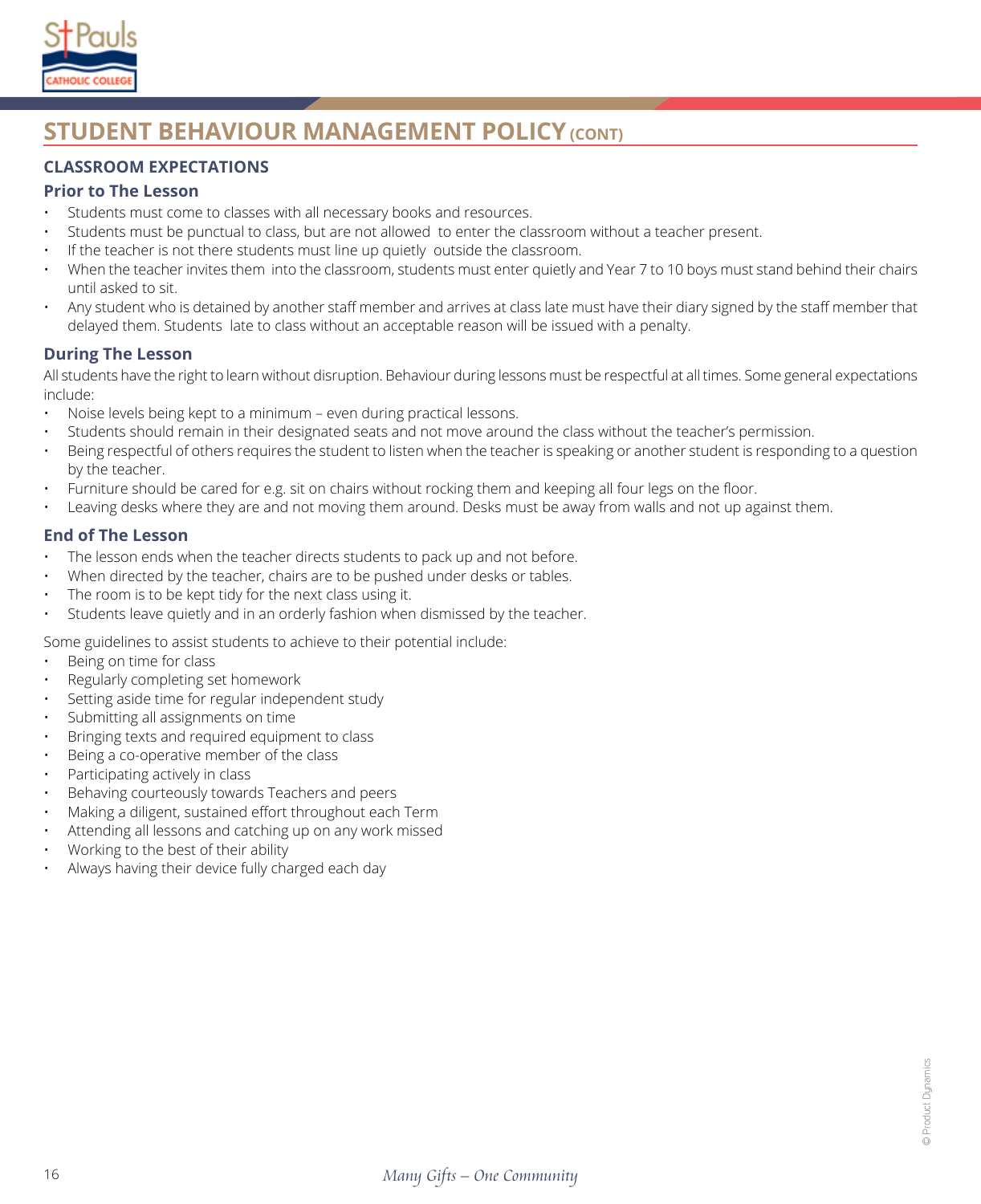

### **HOMEWORK POLICY**

Homework is set every period, every day. All homework is to be noted in the Student Diary at the end of each lesson.

#### **RATIONALE**

Homework at St Pauls Catholic College is seen as being an integral component of the learning process across all Year Groups.

Since not all students learn at the same rate, the setting of homework can allow for all students to achieve desired lesson outcomes by completing those tasks not finished during the school day. Just as importantly, it can serve to reinforce, consolidate and extend what has previously been learnt.

Homework also serves to develop self-discipline by fostering long term habits of learning, study and planning, which together enable students to develop responsibility for their own learning.

Tasks set for completion outside of normal lesson time play an important role in providing a range of opportunities for students to develop their research skills, to undertake and/or complete tasks that are not possible in the classroom. In this way homework serves to complement and reinforce what is done in the classroom, and add to the overall enrichment of student learning.

#### **STATEMENT OF PURPOSE**

This policy seeks to:

- Provide guidelines for teachers, parents and students concerning the setting and completion of homework.
- Assist students to learn more effectively.
- Assist students to develop a positive attitude towards schoolwork and to take responsibility for their learning both at school and at home.

### **GUIDELINES**

#### **Nature of Tasks**

As well as Assessment Tasks that are set by teachers for completion, each student should also be encouraged to allocate time each night to other important aspects of learning, including revision and study for class tests, major exams, research etc.

#### **Time Allocation**

Students may need more or less time to complete tasks, depending on how quickly they work.

Where assignments, study or research tasks are set, it is expected that students may need to devote an additional amount of time to their completion.

As a general guide, students should be devoting the following minimum amounts of time to homework:

| <b>Year Group</b> | <b>Nightly</b> | <b>Monday-Friday</b> | <b>Per Subject</b> | Weekend |
|-------------------|----------------|----------------------|--------------------|---------|
| Yrs 7 & 8         | $1\%$ hrs      | 7½ hrs               | $15 \text{ min}$   | 1 hr    |
| Yrs 9 & 10        | 2 hrs          | $10$ hrs             | $20 \text{ min}$   | 2 hrs   |
| Yrs 11 & 12       | 3 hrs          | $15$ hrs             | 3 hrs/wk           | 5 hrs   |

### **EXTRA-CURRICULAR ACTIVITIES**

The College offers a wide range of extra-curricular activities such as MCS Sport Representation, Debating, Public Speaking etc.

It is an expectation that if a student is capable of representation in any extra-curricular activity at the College, they accept the privilege and the responsibility to do so. In keeping with the hallmark of St. Paul and as a condition of enrolment at the College, students must fully participate and become actively involved in the life of the College.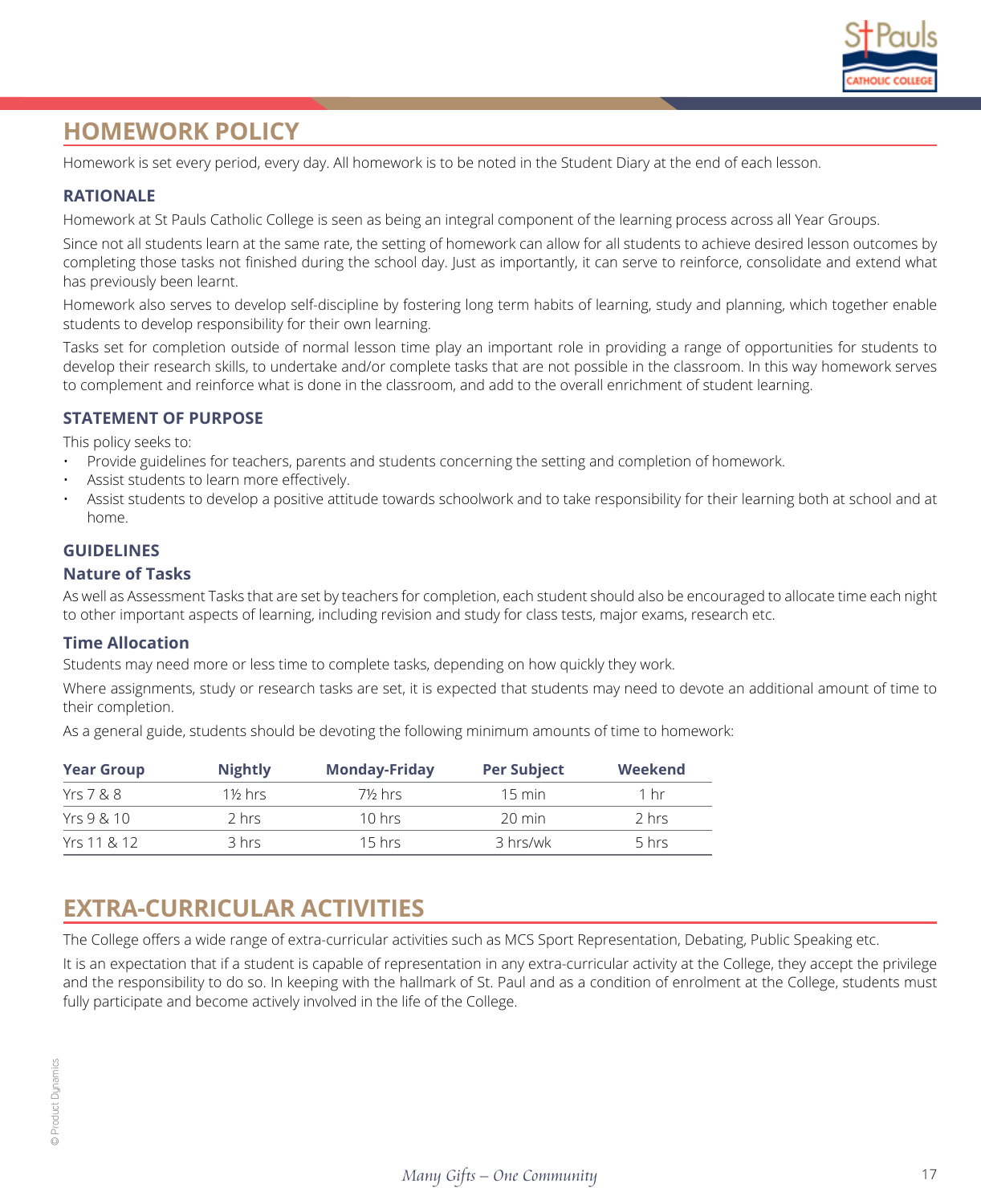

### **JOHN HENRY CARDINAL NEWMAN LIBRARY AND RESOURCE CENTRE**

#### **Vision**

The Newman Centre will be the hub of teaching and learning at St. Pauls Catholic College, the "go-to" place for resources. It will lead the development of Information Literacy Skills to improve learning outcomes for every student, and support the professional role of teachers.

#### **Mission**

#### *A Place Where all are Welcome*

Our College ethos has its foundation in the Gospels, so we strive to uphold the teachings of Jesus Christ, to serve the community faithfully and provide comprehensive resources and services in support of the holistic educational needs of the St. Pauls Catholic College community.

To fulfil this mission, the Newman Centre commits to:

- actively listening and responding to the needs and expectations of our community,
- designing and delivering outstanding services, ensuring high quality and relevance, meeting the needs of all users,
- delivering and enhancing Information Literacy skills across the College,
- building collections and creating tools to support teaching and learning,
- creating flexible and welcoming physical environments for study, teaching, and personal interest,
- providing access to and promoting the discovery and use of local and external information resources.

#### **Hours**

Open from 8am to 4pm. Unless otherwise notified.

#### **Resources**

ceop.ent.sirsidynix.net.au/client/en GB/2009/?

- Our catalogue is on-line and can be searched from any computer or device with internet access. When searching selected items will show a Cite This! Tool for easy bibliographic reference.
- Some searches will link you straight, to ClickView On-Line so you may view films and video clips that have been saved to our server.
- Following the link to eResources will give you access to EBSCO Host databases that have inbuilt citing tools.
- Another link on our catalogue site will take you to the growing CEO collection of E-Books both fiction and Nonfiction that can be downloaded and read on your own devices.
- We also have access to WorldBook On-Line Encyclopaedia, which provides accurate up to date information with links to primary sources, videos & images. With an inbuilt citing tool.
- The flexible learning spaces in the Newman Centre allow for varied teaching and learning activities, loose lap-top computers allow students to setup work-stations to their individual or group learning needs.
- Students have immediate access to printing, laminating and photocopying: account recharge cards are available at the service desk for \$5.

When borrowing resources from the Library, students and parents should be aware that the general borrowing period is two (2) weeks (although some variations occur), if required for longer, items will need to be re-borrowed. If students have unexplained overdue resources their borrowing rights will be suspended. Reminder notices of overdue resources are emailed each Term. If the items have not been returned by the end of term students will be charged the replacement cost of the overdue items.

Volunteer Student Librarians are trained and contracted to be a part of the service team in the centre. These young men are an asset to our community and take their duties very seriously.

#### **Volunteers**

Parental involvement in strongly encouraged and there is plenty of work to be done, from covering and shelving books to setting up displays and everything in between. As a volunteer you are required by law to have a current Working With Children Check.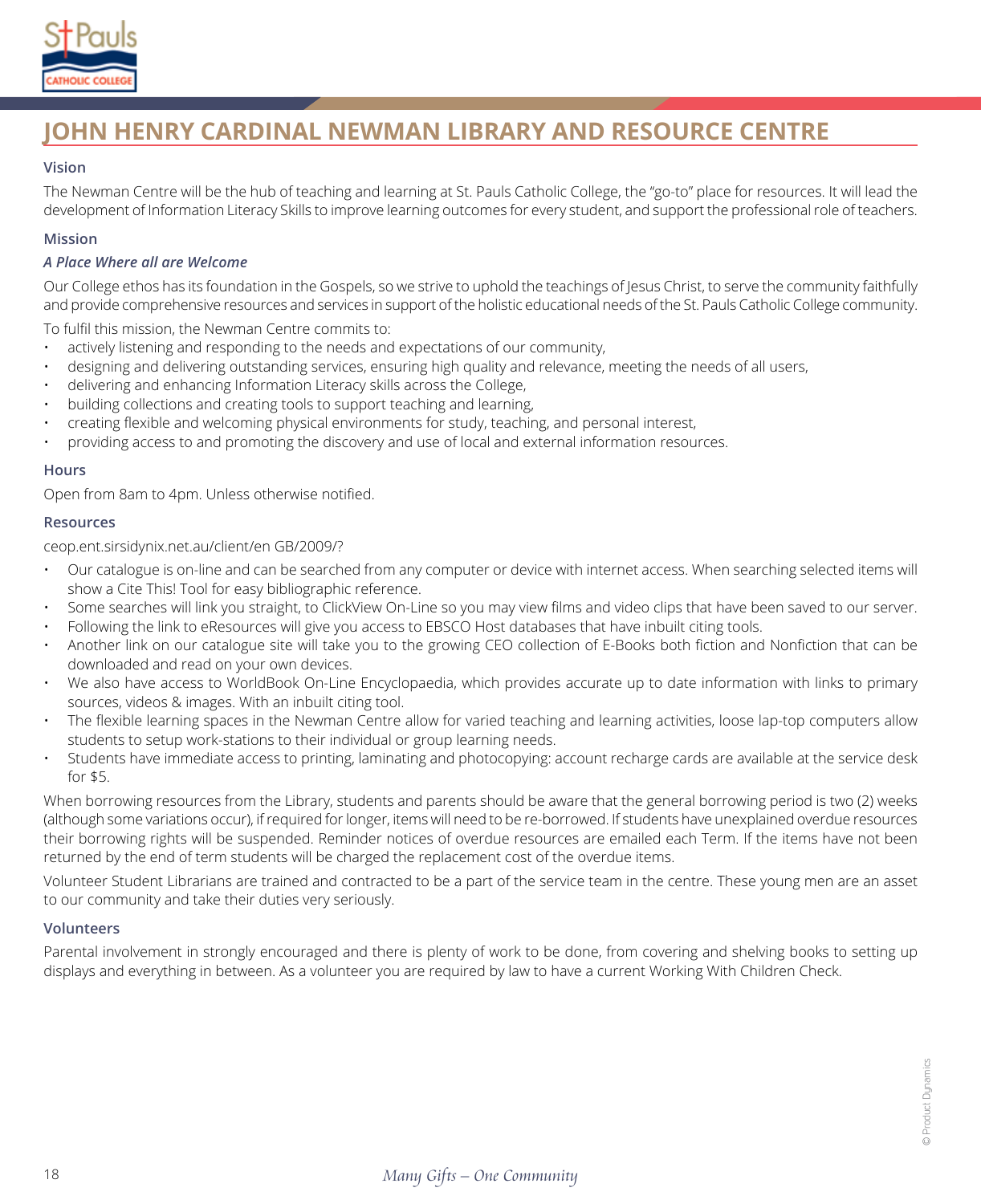

### **UNIFORM POLICY**

#### **UNIFORM AND GENERAL GROOMING**

Our College believes in certain values associated with the wearing of uniform and general grooming. We have devoted much time and thought to its place in the life of our students. In addition to its contribution to neatness, dress sense, College identity, good order and discipline, it should be a bond between parents and the College in a common endeavour to present our young men with one acceptable standard. In all aspects of grooming extremes of fashion are not acceptable. The College uniform must be worn at all times with pride.

Uniform items can be purchased online via the Qkr! app or in person at the college uniform shop. Students who do not wear the College uniform correctly and who do not have an acceptable reason for this, will be issued with a Demerit. Continual breaches of uniform will result in further action being taken.

**Students who do not have the correct sports uniform are required to wear the normal school uniform**. The College blazers can be ordered from the Uniform Shop.

Grooming guidelines are listed below:

- All boys are to be clean shaven at all times.
- Full College Uniform includes black leather polishable lace-up school shoes (no boots), and a black leather belt.
- Students not able to wear full sports uniform on Thursdays are required to wear normal College uniform instead. There are no notes to excuse the incomplete sports uniform this day. (Sports uniform on Thursday includes St Pauls sports socks).
- Students wishing to wear College blazers during Term 1 and Term 4 must also wear the College tie whenever they wear the blazer.
- Earrings, Nose rings and rings are not to be worn
	- inconspicuous neck chains are permitted but must be covered by the College shirt. No ear plugs of any type or bracelets are permitted.
- Sports jackets may only be worn with sports uniform. They are never to be worn with the normal uniform.
- Non-uniform clothing may not be worn where it can be seen through or outside the College Uniform.

Students are expected to keep their hair moderately short (ie collar length, fringe not exceeding top of eye length at any time, including during sports carnivals etc). Hairstyles should avoid the extremes of fashion.

In regards to hairstyles/grooming, the following are unacceptable:

- Long, untidy hair, dirty and unwashed
- Undercuts, steps or ridges; flat tops
- Shaved hair (no number 1 or 2 blade cuts)
- Dyed hair, perms, dreadlocks
- Hairstyles that are inappropriate i.e. attention-seeking hairstyles
- Long hair tucked behind the ears or under the shirt collar
- Pony tails or man buns.

Navy scarf purchased from the College Uniform Shop is permitted to be worn during Terms 2 and 3.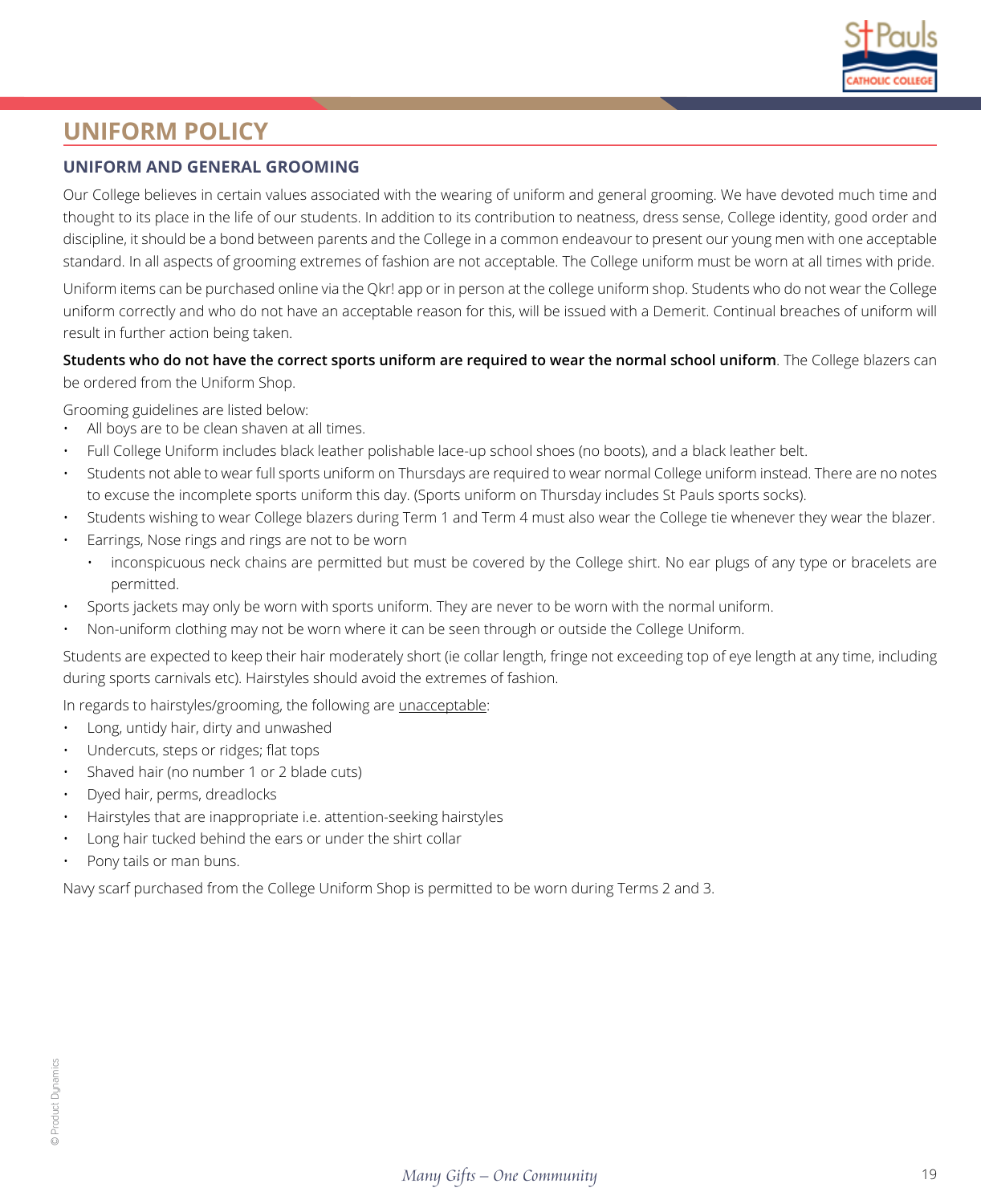

### **UNIFORM POLICY (CONT)**

#### **CORRECT UNIFORM**

#### **Summer**

Long College grey trousers. Black leather belt.

Short sleeved, open neck mid blue shirt with the College crest on the pocket.

St Pauls jumper (the Junior jumper does not have a red stripe in the neckbank).

College grey socks.

Black lace-up leather shoes.

St Pauls hat or cap (compulsory when playing or sitting in the sun).

#### **Sports**

St Pauls sport shorts.

St Pauls House polo shirt.

St Pauls tracksuit.

St Pauls sport socks.

Proper sports sandshoes (not slip-on, skate or raben types).

### **Winter**

Long College grey trousers. Black leather belt. Long sleeved, dress collared mid-blue shirt, no crest on the pocket. St Pauls blazer (gold buttons are for Senior blazers only). College grey socks. Black lace-up leather shoes. College tie. (Junior tie 7-10) (Senior tie 11-12) St Pauls jumper (the Junior jumper does not have a red stripe in the neckbank). Navy blue scarf (optional).

We encourage all boys to be responsible for their appearance. Failure to do so may require boys to stay away from the College until the problem is fixed.

#### **Casual Clothes Day Guidelines**

There may be occasions when students will be allowed to come to school dressed in casual clothing e.g. for fund-raising for charity or on special days at the College. For safety reasons (eg Science, TAS, PDHPE) students are to wear closed-in shoes (no thongs etc). Casual clothing should be neat and suitable for school, and the usual grooming regulations still apply on these days. Therefore, sleeveless singlets; other accessories such as studded bans, chains or earrings; clothing with inappropriate or offensive images or messages etc. are not to be worn on these days. All other normal school rules will apply on these days. If necessary, seek clarification from the Assistant Principal about what is permissible, prior to the Casual Clothes Day.

### **HAT POLICY**

For the health and wellbeing of all students, in Terms 1 and 4 students playing or sitting in the sun are required to wear a College cap or hat. Students without hats or caps will not be allowed to play games or stay in the sun.

#### **No Hat, No Play, No Stay.**

### **BULLYING POLICY**

Every student at St Pauls Catholic College has a right to feel safe . All our students should be able to come to school each day without fear of being teased, intimidated, humiliated or being threatened in any way, whether it be verbal, physical or by any other means.

If a student should experience any form of bullying, it is imperative that they report it to a teacher, a House Leader of Learning or anyone with whom they feel comfortable. At the very least, they should inform their parents who should then contact the school immediately to report the matter to a House Leader of Learning or the Assistant Principal.

Any student involved in bullying behaviours will be dealt with very seriously. Parents of these students will be contacted and informed of the bullying behaviour.

A continuation of that kind of behaviour by the student will result in more serious consequences including the possibility of suspension from school.

### **HANDS-OFF POLICY**

St Pauls Catholic College has a strict hands-off rule which states that students should not make any physical contact with any other student or interfere with their property in any way.

This rule is in place to ensure the safety and wellbeing of every one of our students.

Wrestling, pushing and shoving, grabbing other students or even throwing objects at other students are all behaviours that will be considered a breach of the Hands-Off policy and could result in an immediate detention.

© Product Dynamics Any student that resorts to physical aggression as a means to address conflict will be suspended from school as there is no place in this College for violent behaviour.

20 Many Gifts – One Community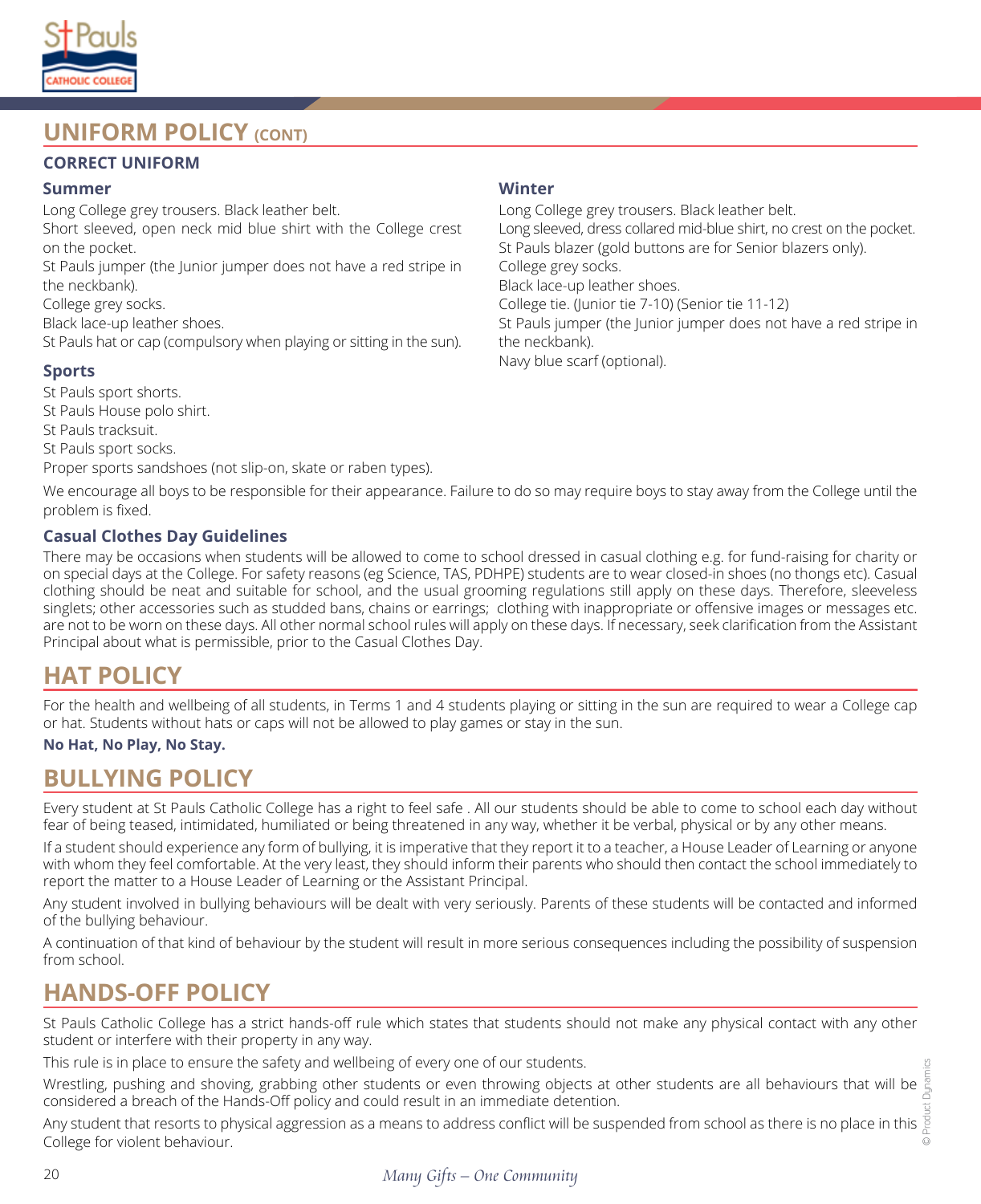

### **DETENTION POLICY**

After school detentions are issued as part of our process for managing Student Behaviour. They are applied when other strategies to bring about improved behaviour prove to be ineffective. Detentions are held each Wednesday & Friday [3.15pm to 4.15pm]. It is the College Policy that students attend on the set detention date nominated, **and only in the most unusual circumstances will other arrangements be made, requiring parent consultation with the Assistant Principal, and before the set Detention date**.

Students on detention are required to complete set work.

Parents are required to make suitable transport arrangements for their son to travel home from school after detention. The Acknowledgement Slip section of the detention form is to be given to the Detention Supervisor **on the day of the detention**. As a general principle of operation any student missing his assigned detention without the College's permission will be immediately issued with two [2] detentions. If a student fails to attend any of these detentions then he may be suspended until a parent interview takes place to satisfactorily resolve the matter. Unacceptable excuses for boys missing detention would include the following; not passing information onto parents, not bringing the signed Acknowledgement Slip to the actual Detention, or choosing not to attend, ie simply forgetting. If a student misses his set Detention with College approval eg absent, sick, then he is automatically assigned to the very next Detention session and must arrange to bring his own note from his parents giving permission for him to attend that Detention. No new Detention Form needs to be issued by the College.

Enquiries regarding any detentions should initially be made to the teacher issuing the detention then if necessary, to the relevant Leader of Learning KLA who has signed the Detention Letter.

Dates of detentions will not be changed for student work commitments.

#### **PHOTOGRAPH PERMISSION**

St Pauls Catholic College takes many photographs of students throughout the year. These photographs may be used in College and Diocesan publications, newsletters, media releases, and College and Catholic Education Office websites. If for any reason parents do not want a photo of their child included, they should let the College know. Please contact the Principal's Secretary if you have any concerns.

#### **PUBLIC DISPLAY OF INAPPROPRIATE MATERIAL**

St Pauls does not allow the public display of any offensive or sexually graphic material. This includes inappropriate writing, pictures, photographs, posters, cartoons or drawings of any type which may be displayed publicly on folders, books, student diaries, pencil cases or school bags. The public display of such material may constitute a form of sexual harassment. Students are asked not to place any such material on their property.

If a complaint of this nature is made the offensive material may be removed from public display under the direction of the Assistant Principal.

#### **SPITTING**

Spitting anywhere on College grounds is unacceptable. Appropriate consequences for this unhygienic action will be issued.

#### **CHEWING GUM**

Chewing gum is not permitted at school. This includes at any time a student is in College Uniform. A \$25.00 fine applies.

#### **DAMAGE TO COLLEGE PROPERTY**

Facilities at the College need to be maintained in good condition and all students have a responsibility to ensure that they play a part in ensuring that good care is taken of furniture and learning spaces, as well as the College premises in general.

For any deliberate damage to College property, students will be required to pay for the repair or replacement cost of the damaged property. Other consequences may also be applied as deemed appropriate by the College.

#### **ITEMS NOT TO BE BROUGHT TO SCHOOL**

Common sense is expected with this issue but for good reason the following items are not to be brought to school.

© Product Dynamics

- Speakers Tobacco Liquid Paper Alcohol Steel Rulers
- Drugs Fireworks Knives/Weapons Matches or fire lighters Pornographical Material
	-
- Textas E-Cigarette Energy Drinks Box Cutters or any bladed instrument Chewing Gum

Chewing gum is not permitted in the College at any time or whenever the student is in his school uniform. The cost of chewing gum removal from desks, carpets, walking areas etc is very expensive. If a student does bring chewing gum into the College then he will pay a fine of \$25. This fine applies whenever a student is in College uniform and travelling on public transport to or from the College.

#### **CORPORAL PUNISHMENT**

**St Paul's Catholic College does not endorse any form of corporal punishment. The student management policies we have in place are intended to promote positive behaviours and restorative justice processes are employed to modify behaviours.**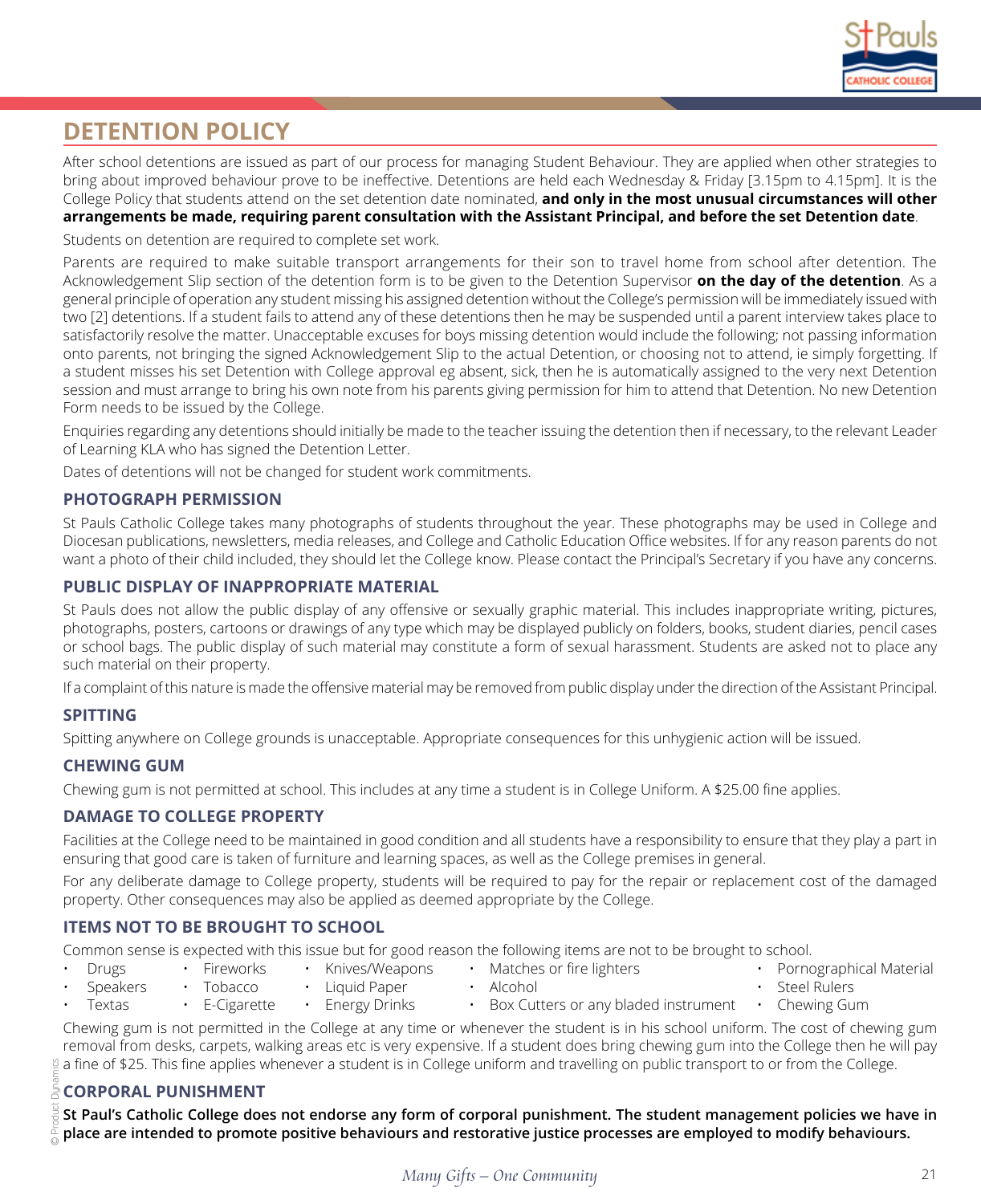

### **ST PAULS CATHOLIC COLLEGE STUDENT ACCEPTABLE USE OF ICT POLICY**

The purpose of Information and Communication Technologies (ICTs) at St Pauls Catholic College is to:

- Enhance student learning opportunities.
- Promote student achievement.
- Support the professional work of staff.
- Enhance the school's management information and business administration systems.

The use of these ICTs within school should be responsible, legal, appropriate and for educational purposes and should follow the guidelines outlined in this policy. This policy applies to the use of all school related ICTs for educational purposes, whether provided by the school or the student.

Student information - Name, Class, and Email may be given to external providers engaged by the College. A copy of each provider Privacy statement is available on their website.

#### **DEFINITIONS**

Information and Communications Technologies are any electronic device or related applications which allow users to record, send, access, or receive information, in textual, audio, image or video form. These may include but are not restricted to:

- Computer systems and related applications such as email and Internet.
- Web-based tools such as discussion forums, chat rooms, blogs, pod casts, social networking sites and instant messaging systems.
- Mobile devices.
- Fax machines.
- Imaging tools such as video or still cameras.
- Audio tools such as audio recording devices.
- CeNet.

#### **ACCEPTABLE USES**

Students should:

#### **1. Respect Resources**

- Use ICT equipment and resources for educational purposes under teacher supervision.
- Follow teacher directions for accessing files, programs, email and Internet resources.
- Seek advice from a teacher before responding to online prompts.
- Delete emails from unknown sources without opening any attachments as they may contain a virus.

#### **2. Respect Others**

- Respect the rights, beliefs, and viewpoints of others.
- Follow the same standards of behaviour online as you are expected to follow in real life.
- Follow the Netiquette guidelines for online communications at the end of the document.
- Observe copyright rules by respecting the information, ideas and artistic works of others.
- Acknowledge the author or publisher of information from the Internet and do not claim the work or pictures as your own.

#### **3. Keep Yourself Safe Online**

- Keep your passwords and personal work secure.
- Use the Internet and email for educational purposes only.
- Use school provided email accounts when communicating online.
- Seek teacher advice before providing personal details online.
- Always get teacher permission before publishing any personal information or photos online.

#### **UNACCEPTABLE USES**

The following uses of ICTs are considered unacceptable:

#### **1. Personal safety**

Disclosure of personal information can expose users to inappropriate material, physical danger, unsolicited commercial material, financial risks, harassment and bullying, exploitation, unreliable information, nuisance and sabotage.

You should **NOT**:

- Send or post detailed personal information, images or audio about yourself or other people. Personal contact information includes home address, telephone or mobile number, school address, work address, email addresses, etc
- Meet with someone you have met online without your parents/guardian's approval and participation.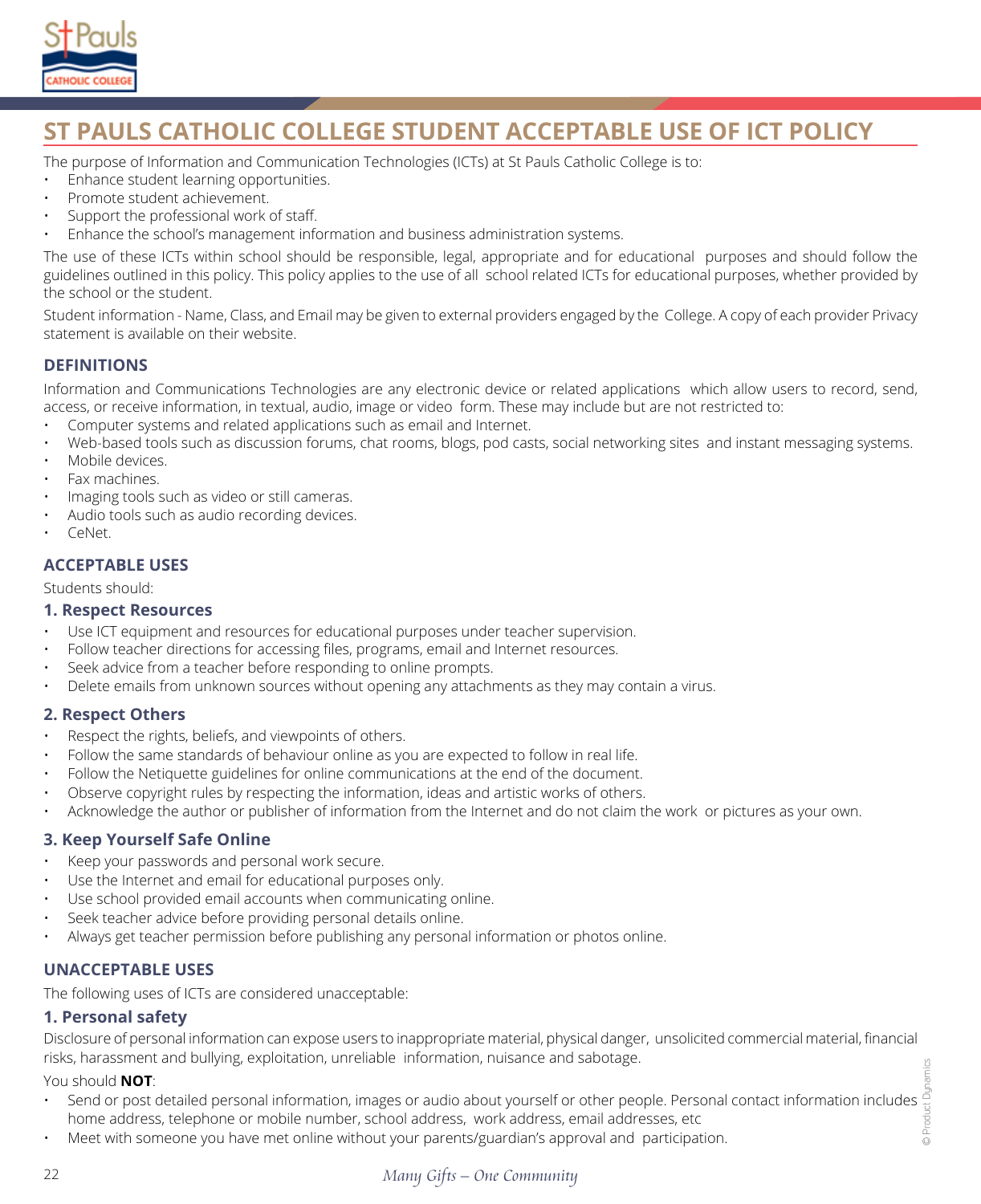

### **ST PAULS CATHOLIC COLLEGE STUDENT ACCEPTABLE USE OF ICT POLICY (CONT)**

#### **2. Illegal Activities**

Students need to be aware that they are subject to laws relating to assault, trafficking and computer offences.

An electronic audit trail may provide evidence of offences.

#### You should **NOT**:

- Attempt to gain access to any computer system or service, to which you do not have authorised access. This includes attempting to log in through another person's account or accessing another person's files or emails.
- Make deliberate attempts to disrupt other people's use of ICTs.
- Make deliberate attempts to destroy data by hacking, spreading computer viruses or by any other means.
- Engage in any illegal act, such as threatening the personal safety of others, arranging for a drug sale or the purchase of alcohol, engaging in criminal activity, etc.
- Install or use software which is not licensed by the school.
- Install the College profile on more than one mobile device.

#### **3. Network Security**

You should **NOT**:

- Provide your password to another person or in response to a request via email (even if it looks like the email comes from someone you know).
- Go looking for network security problems, because this may be seen as an attempt to gain unauthorised access to the network.
- Post information that, if acted upon, could cause damage to or disrupt the network.
- Open e-mails from unknown sources.
- Download any digital content without express permission of staff.
- Leave the computer while logged onto the network.

#### **4. Inappropriate Language**

Restrictions against 'inappropriate language' apply to public messages, private messages, and material posted on web pages.

Messages sent using the school's ICTs may be monitored or scanned.

You should **NOT**:

• Use obscene, profane, rude, threatening, sexist, racist, disrespectful, or inappropriate language.

#### **5. Respect For Privacy**

You should **NOT**:

- Re-post a message that was sent to you privately without the permission of the person who sent the message.
- Take photos, sound, or video recordings of people, including background figures and voices, without their permission.
- Distribute private information, including photos or recordings, about another person without their permission.
- Send or post any digital content relating to and or identifying the College or Staff without the express permission of the Principal.

#### **6. Respect For Others**

You should **NOT**:

- Make personal attacks on another person.
- Harass another person. Harassment is persistently acting in a manner that distresses or annoys another person. If someone tells you to stop sending them messages, you must comply with their request.
- Send or post any inappropriate or inaccurate information, comments, images, video or audio about other people or organisations.
- Send or post personal information about other people without their permission. Send or post any digital content that may be found to be offensive by others.

#### **7. Respecting Resource Limits**

#### You should **NOT**:

- Use ICTs for other than educational activities and limited, high quality, self discovery activities.
- Download or send large files (>5 Mb) without Teacher permission.
- Post or respond to chain letters or engage in "spamming". Spamming is sending an annoying or unnecessary message to a large number of people.
- Store any unauthorised material on the College network.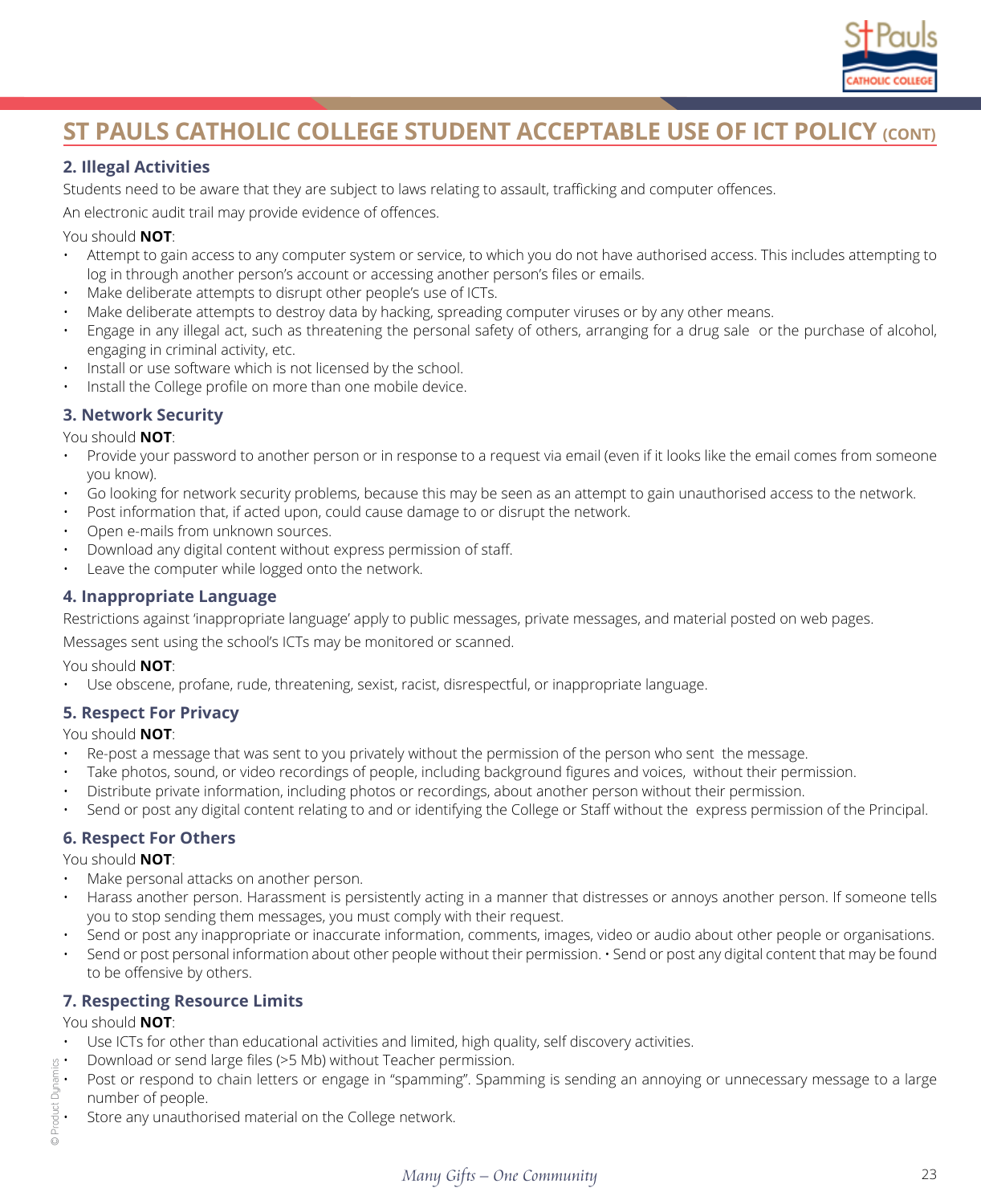

### **ST PAULS CATHOLIC COLLEGE STUDENT ACCEPTABLE USE OF ICT POLICY (CONT)**

#### **8. Plagiarism and Copyright**

You should **NOT**:

- Plagiarise works found on the Internet. Plagiarism is taking the ideas or writings of others and presenting them as if they were original to the user.
- Use material from the Internet in a manner which violates copyright laws.
- Access or use material from the Internet which relates to exam cheating or providing completed assignments.

#### **9. Access to Inappropriate Material**

Attempts to access inappropriate material using the school's ICTs is monitored and logged by the College or CEDP.

Some inappropriate material may be filtered or blocked by the College or CEDP. You should **NOT**:

- Use ICTs to access material that:
	- is profane or obscene (pornography).
	- advocates illegal acts.
	- advocates violence or discrimination towards other people.
	- Participate in online chats, discussion groups or mailing lists that are not relevant to your education.
	- Access material which is not relevant to your education.
	- Use the school ICTs to purchase, order or sell any goods.

A special exception may be made if the purpose of such access is to conduct educational research and both the teacher and the parent/ guardian approve access.

#### **NOTIFICATION**

You should:

- Disclose to your teacher any messages you receive that are inappropriate or disturb you.
- Notify the IT Dept of the College if you identify a possible security problem.
- Immediately disclose accidental access to inappropriate material to the IT Dept. of the College. This will protect you against an allegation that you have intentionally violated the Acceptable Use Policy.
- Notify the IT Dept. at the College if you are offended by another person's use of ICT.

#### **CONSEQUENCES OF IMPROPER USE**

Any user violation will be recorded and may be subject to the following consequences:

- Loss of access privileges for a period of time.
- Dealt with in accordance with the College discipline policy according to the nature and severity of the breach.
- Informing parents/guardians.
- Legal action.

#### **NETIQUETTE**

Netiquette refers to the guidelines and etiquette for online communication.

You should:

- Ensure that email and online messages are written carefully and politely. You should also try to keep messages short and precise.
- Check e-mail frequently and delete unwanted messages promptly.
- Use appropriate language. Anything you post online is public.
- Be cautious in using humour and satire as they can easily be misinterpreted.
- Respect the rights, beliefs and viewpoints of others.
- Follow the same standards of behaviour online as you are expected to follow in real life.
- Ensure Caps Lock is off when typing text, as typing in all capitals is equivalent to online shouting.

#### **SOCIAL MEDIA**

Students are not permitted to make contact with any Staff Member through any social media platform. Eg. Facebook, Twitter, Snapchat, and Instagram.<br>Instagram.<br>A student's enrolment may be terminated if this important rule Instagram.

A student's enrolment may be terminated if this important rule is breached.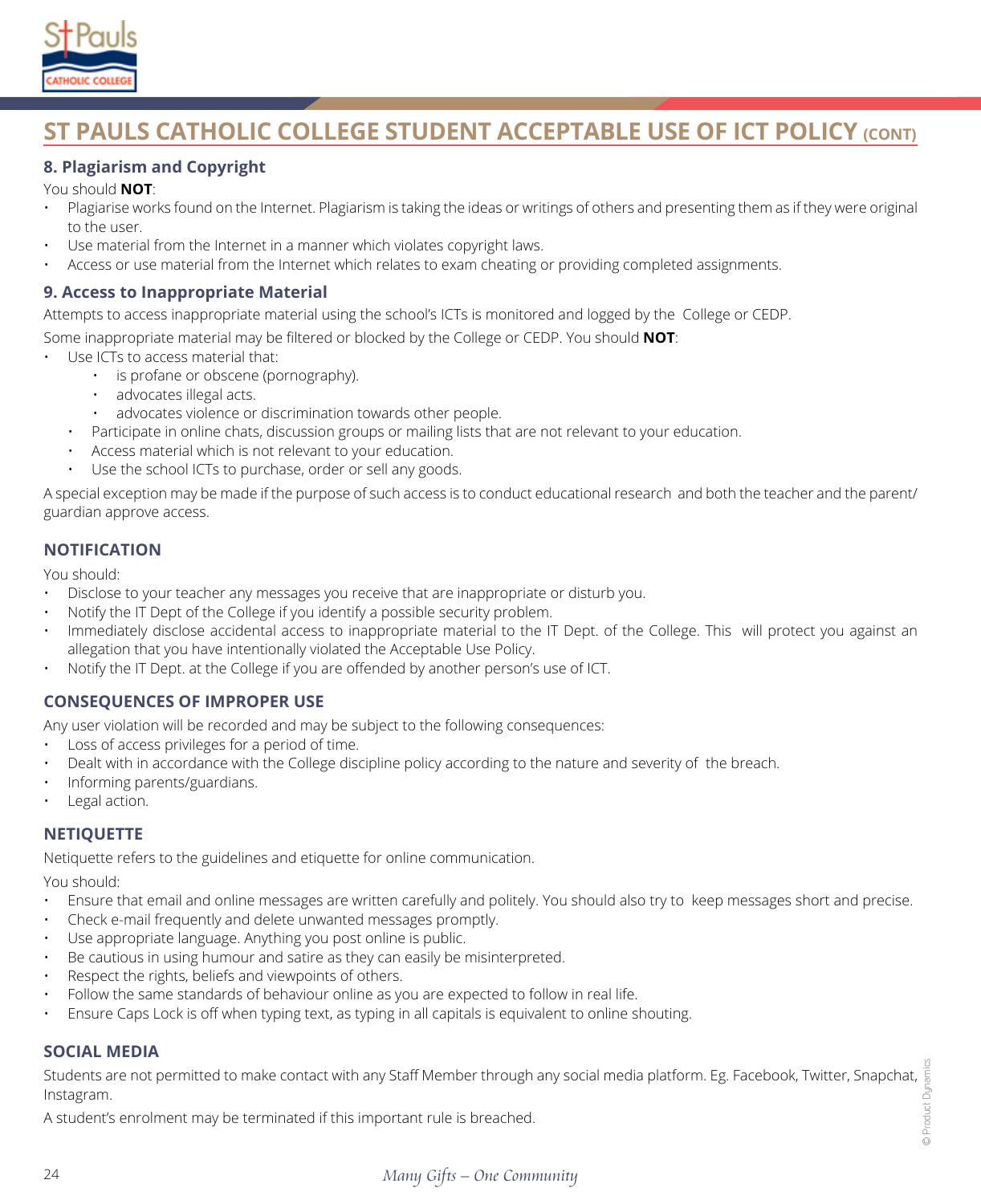

### **WHO TO CONTACT FLOWCHART**

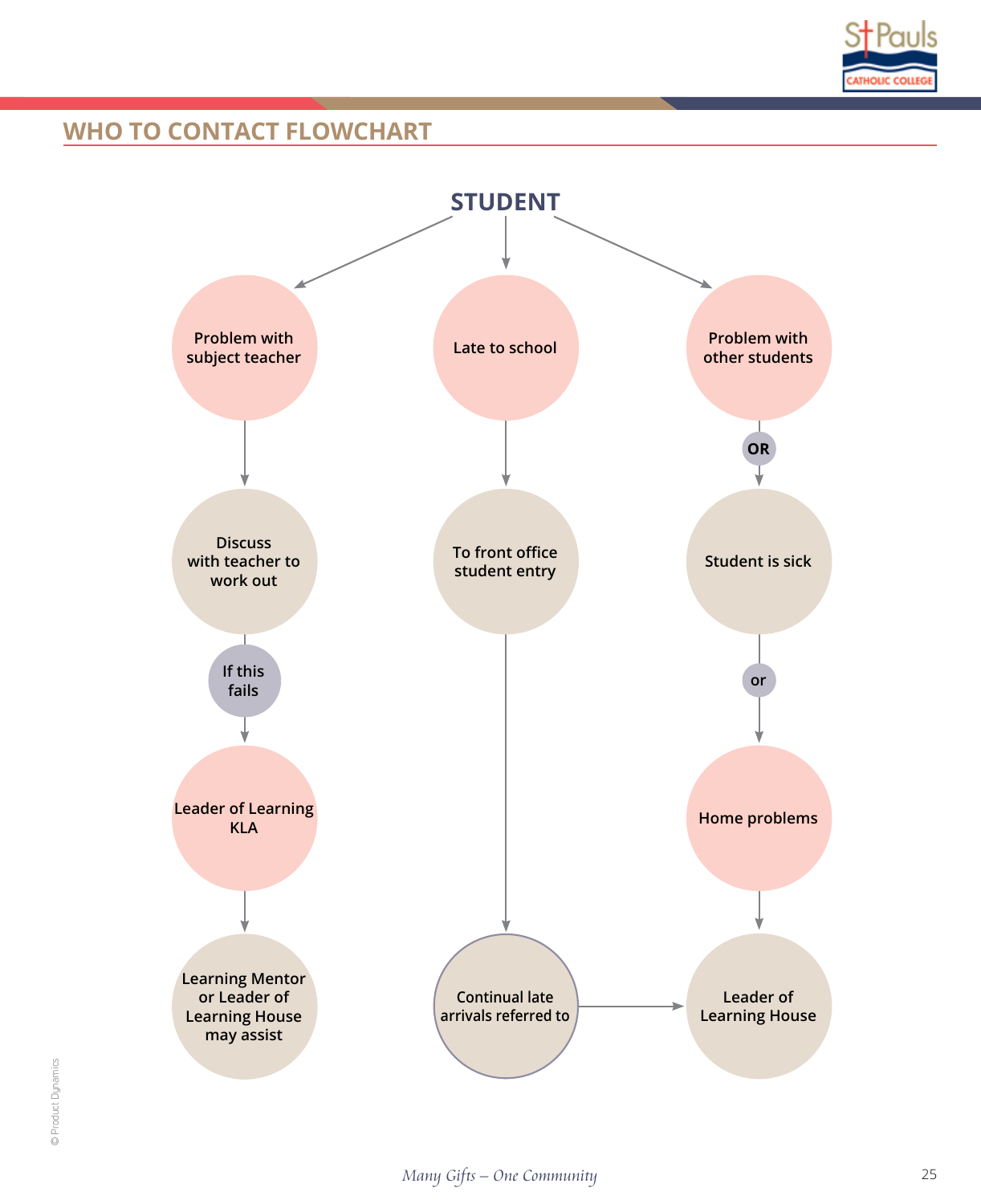

### **MOBILE PHONE POLICY**

#### **PURPOSE**

Mobile phones are an integral part of technology used in today's society. Although many people consider access is needed 24/7 in many situations and workplaces, they cause distraction and hinder the focus on required tasks. These can be particularly distracting in a learning environment.

#### **PROCESS**

If a student needs to use a mobile phone it is always at the discretion of the teacher. The student MUST request permission, with a justifiable reason. This does NOT include listening to music, playing games or watching videos.

Phones should never be used to hotspot other devices unless with the teacher's permission.

#### **In Class**

Mobile phones are to be switched off **(Power Off)** and out of sight as soon as the music commences for the start of the day.

They are not to be seen in the hands of students at any time in class or in between periods during the day.

If a student is seen with his phone switched on at any time during the day (except during the breaks for Recess and Lunch), it will be confiscated. **See Confiscation Policy below.** 

#### **In The Playground**

Phones must be switched off (power off) at the end of each break. They can be left on during the breaks as long as students are not on their phones continuously.

The breaks are times to relax, socialise and have conversations with friends and are not to be spent browsing through phone messages or sending messages, using social media or playing electronic games.

Earphones or airpods are not to be worn by students at any time from the start of Homeroom. One earphone or airpod may be worn before school and during the breaks. This is to enable students to hear staff instructions during these times.

Phones should never be used for any other purpose. Taking photos, video or audio recording of others, playing games etc. are strictly prohibited and will result in confiscation of the phone.

#### **At Sport**

Sport time is part of the school day so all the same rules apply during sport. Phones are switched off and out of sight at all times.

#### **Students Leaving The Classroom**

If at any time during a lesson, a student needs to leave the room, the phone must be given to the teacher to be kept in a secure box (switched off) until the student returns.

#### **CONFISCATION POLICY**

- 1. **First occasion:** The phone is confiscated and kept in the office for the student to collect at the end of the day. The teacher is to ensure that the phone is handed into the Office for the student to collect at the end of the day. The Office staff will write a note in the diary, acknowledging receipt of the phone.
- 2. A message to the parent will be sent to the parent via Compass for them to acknowledge the confiscation. The parent is informed in the message that a second confiscation will result in an after school for the detention and any confiscation after that will require a parent interview with the House LOL and if necessary, the Assistant Principal.
- 3. **Second occasion:** The phone is confiscated and the Assistant Principal will issue a detention. The student and parent are notified of the detention on Compass.
- 4. **Third occasion:** The phone is confiscated and a parent interview with the student's House LOL (or AP) will be required to discuss the student's misuse of the phone and future management strategies e.g. the student having to log in their phone at the Office every day for a period of time ranging from a week to a month.

**NB.** If a phone is taken from a student it must be kept secure until sent to the Office by the teacher to be locked away until collection by the student at the end of the day. *Creation Date: 7/10/2020 Implementation Date: 26/10/20*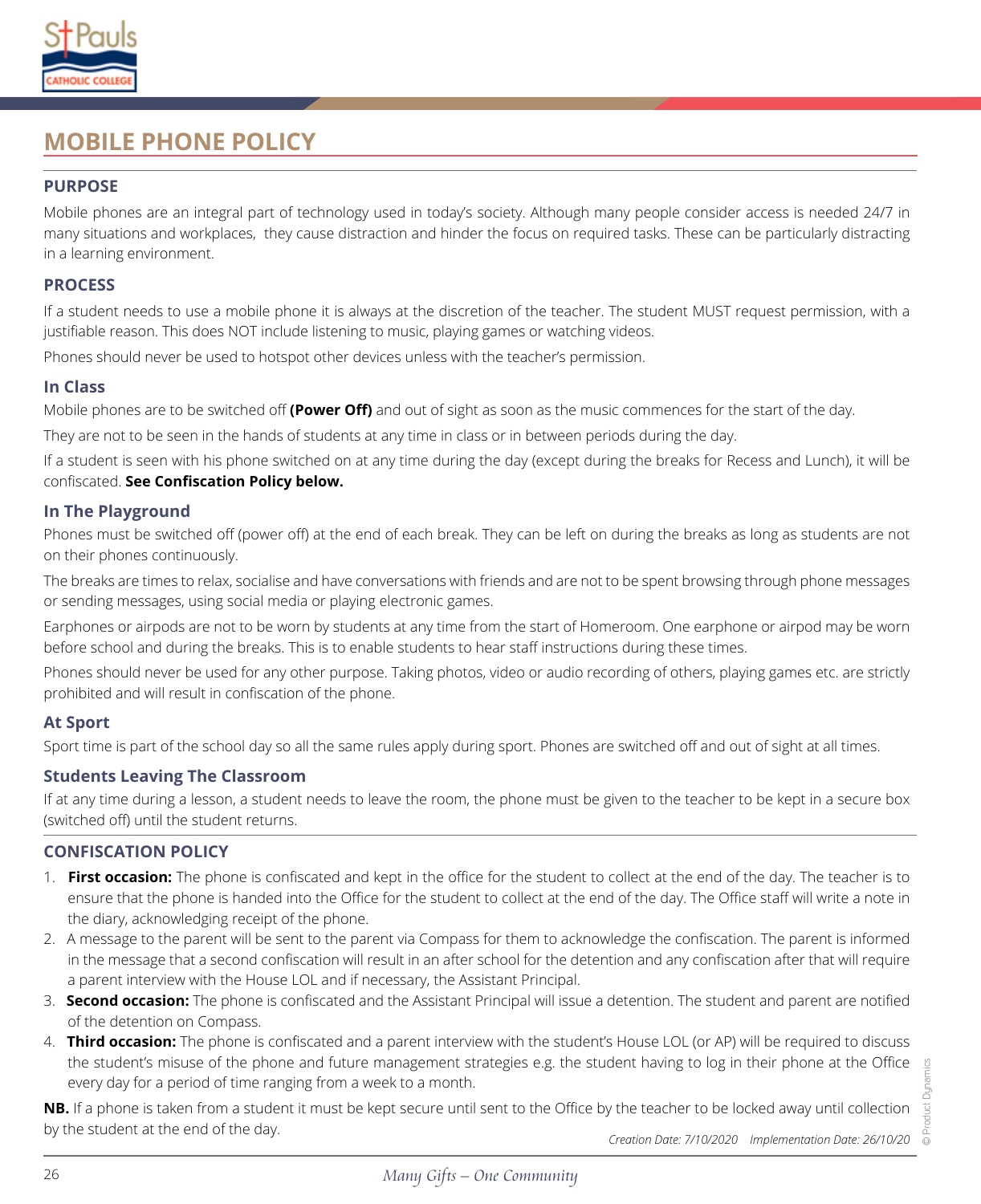

### **COMMUNICATION AND PARENTAL INVOLVEMENT**

#### **PARENT INVOLVEMENT**

Parental involvement is strongly encouraged by the College. The College has a very effective Parents and Friends Association which provides parents with a range of avenues for communication and active participation in the life of the College. The P&F General Meetings are held twice a term beginning at 5.00pm. Reminders of these dates are printed in the College Newsletter and in the Student Diary Calendar and can be found on the College website. From 2022 the P&F Meetings will be on Zoom.

#### **CONTACTING STUDENTS DURING SCHOOL HOURS**

Students may only be contacted during school hours in a family emergency. Arrangements for getting home, forgotten lunches, assignments, sports gear etc are not considered an emergency. Please attend to these matters before school. The office staff will not be able to pass these types of messages on. Too many interruptions are disruptive to other students and staff and must be kept to an absolute minimum. Do not ring or message your son during his classes.

#### **VISITORS TO THE COLLEGE**

In line with Child Protection laws, the College has its "Visitors Policy". All visitors to the College must report to Administration prior to entering the College grounds. All visitors will be issued a "Visitor's Badge" which must be worn at all times. When leaving the College visitors must also sign out.

This procedure means that College staff are aware at all times of who is on the school grounds

#### **COLLEGE AND CAREERS NEWSLETTERS**

The College Newsletter, The Word & The Sword, is produced twice a term and will feature the vast array of activities and events within the College. It is produced to keep parents and guardians informed and up to date with their son's educational experiences. The Word and The Sword is emailed to parents who have provided their email address.

The College Careers Newsletter is produced fortnightly and is also emailed to parents.

All our newsletters are available on the College website and by email to subscribers.

#### **REPORTS**

All students receive formal reports twice per year. These are issued as per dates in the College Calendar. When reports are issued, Student Conferences will then be made available online.

#### **ADDRESS/EMAIL/PHONE NUMBER CHANGES**

The College requests that parents notify the College before or quickly after moving, advising of new address/phone numbers/email or and any other contact details required.

#### **FIRST AID AND ILLNESS**

If a student is ill he should not attend school. If a student becomes ill at school he must report to the Front Office with a note in his diary from his class teacher. The LOL House will then be notified. If there is an emergency case, accident or illness the College will contact parents/guardians – students are not allowed to make this contact. If the student needs to leave school he is required to be taken home and signed out by a parent or guardian.

### **MEDICATION POLICY**

No student is allowed to keep medicines of any kind in their bag or on their person, excluding "Ventolin" and Epipens if required. If medication is required, it must be left at the Front Office and taken under supervision. For the well being of all, the College has in place the following procedures concerning medication for students where students need our Office Staff to supervise the taking of such medication:

Parents are required to bring medication to school, with a signed note stating the student's name, name of medication and dosage. N.B. The medication is not to be sent to the school with a student.

Leftover medication is to be collected and signed for by a parent. N.B. No student will be given medication to carry home.

Please note that no headache medication, Panadol etc. can be issued to students.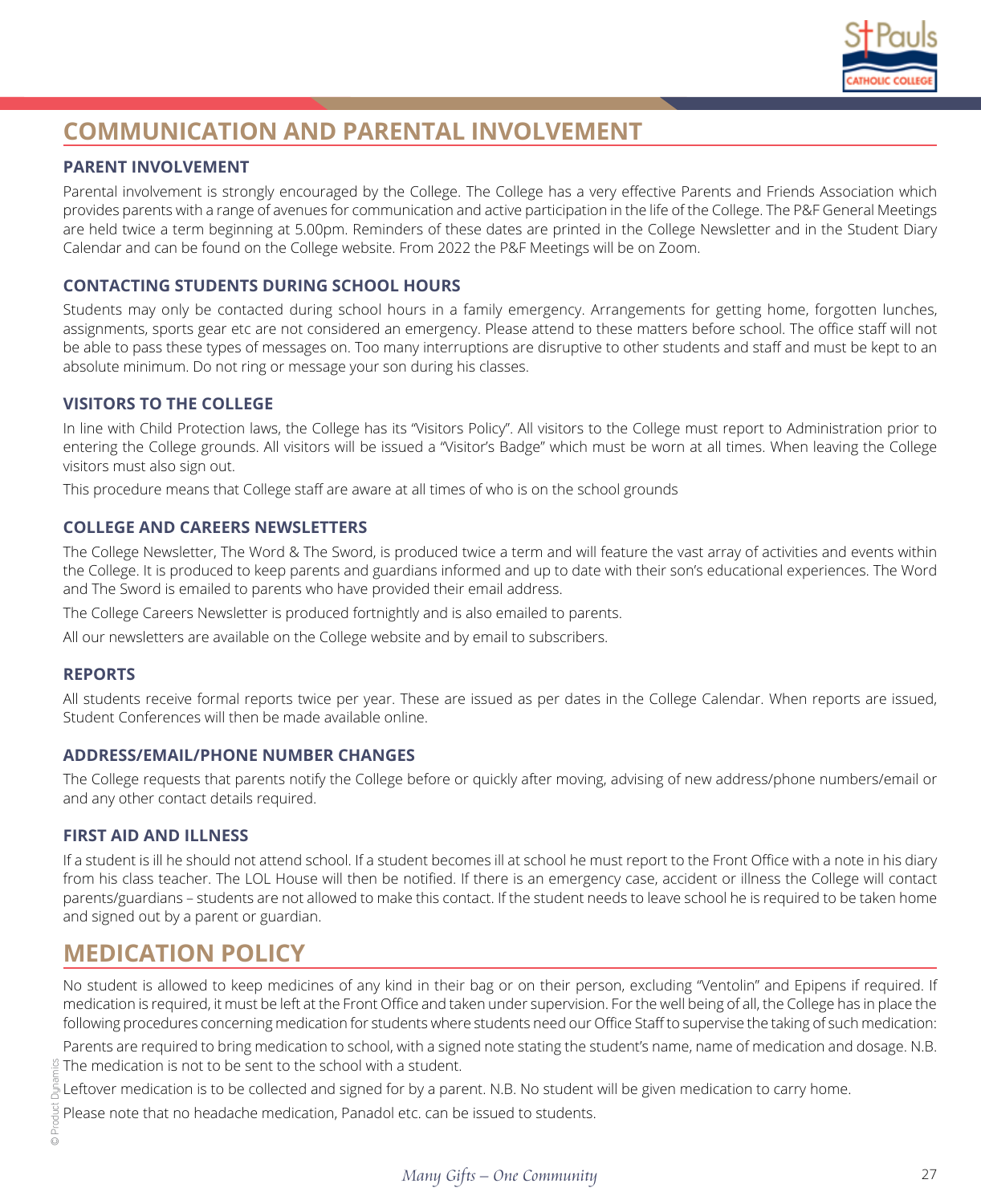

#### **LOCKERS**

The use of College lockers is provided under the following conditions:

- 1. Lockers are provided for the use of students to store school equipment, eg books, ipads/ Chromebooks, stationery and sports clothes. The College accepts no responsibility for items left in lockers.
- 2. Students are not to go to their lockers during periods, or at times other than those specified in Point 3 below.
- 3. When accessing the lockers, students are to get what they need for the next set of two periods and carry these with them until the net access time. Eg. Before morning homeroom students will get everything they need until recess, then at recess they will get all books for periods 3 and 4, at lunch all books for periods 5, and after school.
- 4. Food and drinks are not to be put in lockers.
- 5. Each student is responsible for the security and cleanliness of his own locker. Lockers come with a 3 digit preset combination lock. If a lock is lost or damaged a replacement fee of \$15.00 will be payable.
- 6. Lockers incur a yearly fee of \$40.
	- Lockers are compulsory for Year 7. The cost will be added to the student's school fees. Lockers are optional for students in Years 8 -12. If a student in Years 8-12 elects to pay the locker fee this is **done through the Qkr! App. Students wishing to keep the same locker as previous years will be given two weeks from the start of the year to pay the fee. If it is not paid within the first two weeks the locker will be forfeited and hired to another student on the waiting list**.
- 7. If the College has reason to inspect a locker students may be asked to open their locker in the presence of the Assistant Principal and another staff member.
- 8. All students will be required to clean their lockers out at the end of each Term.
- 9. No pictures or items are to be displayed on the inside/outside of the locker.
- 10. As usual for any damage to College property, damage to a locker must be reported immediately to the Assistant Principal.

#### **IDENTIFYING PROPERTY**

All clothing, bags, calculators etc, must be clearly labelled with the name of the student. Items not labelled will be donated to charity.

#### **OPAL TRAVEL CARDS**

It is the students responsibility to ensure they always have a current working Opal Card in order to travel on the school route buses.

#### **STUDENT ID CARDS**

All students are issued with a College Student ID Card. This card must be brought to school every day and produced when requested. The Student ID Card is used for numerous purposes around the College including photocopying and signing in and out of the College. Students must pay \$10 for the replacement of any lost or damaged cards.

#### **TRAVEL TO AND FROM SCHOOL**

There are school bus services that provide transport for students to and from school.

Behaviour on buses and anywhere out of school must be impeccable. The image of the school depends very much on the behaviour of our students and the manner in which they present themselves in their school uniform.

Opal Cards must be used by students when they board and get of buses each day.

Parents may drop students at school but are asked to strictly observe timings for this and locations for drop off and pick up of students.

#### **CARPARK DROP OFF ZONE**

Our major priority with the Carpark Drop Off Zone is the safety of our students, staff and parishioners – not the convenience. Drop Off in the morning is the only time parents are permitted to drive into the College/ Church Carpark. No student can be picked up on College grounds in the afternoon between 2.30pm-3.30pm. If you are picking up your son make arrangements with him to be along Old Prospect Road or Ettalong Road.

### **No Student Pick-Up in the carpark 2.30pm-3.30pm**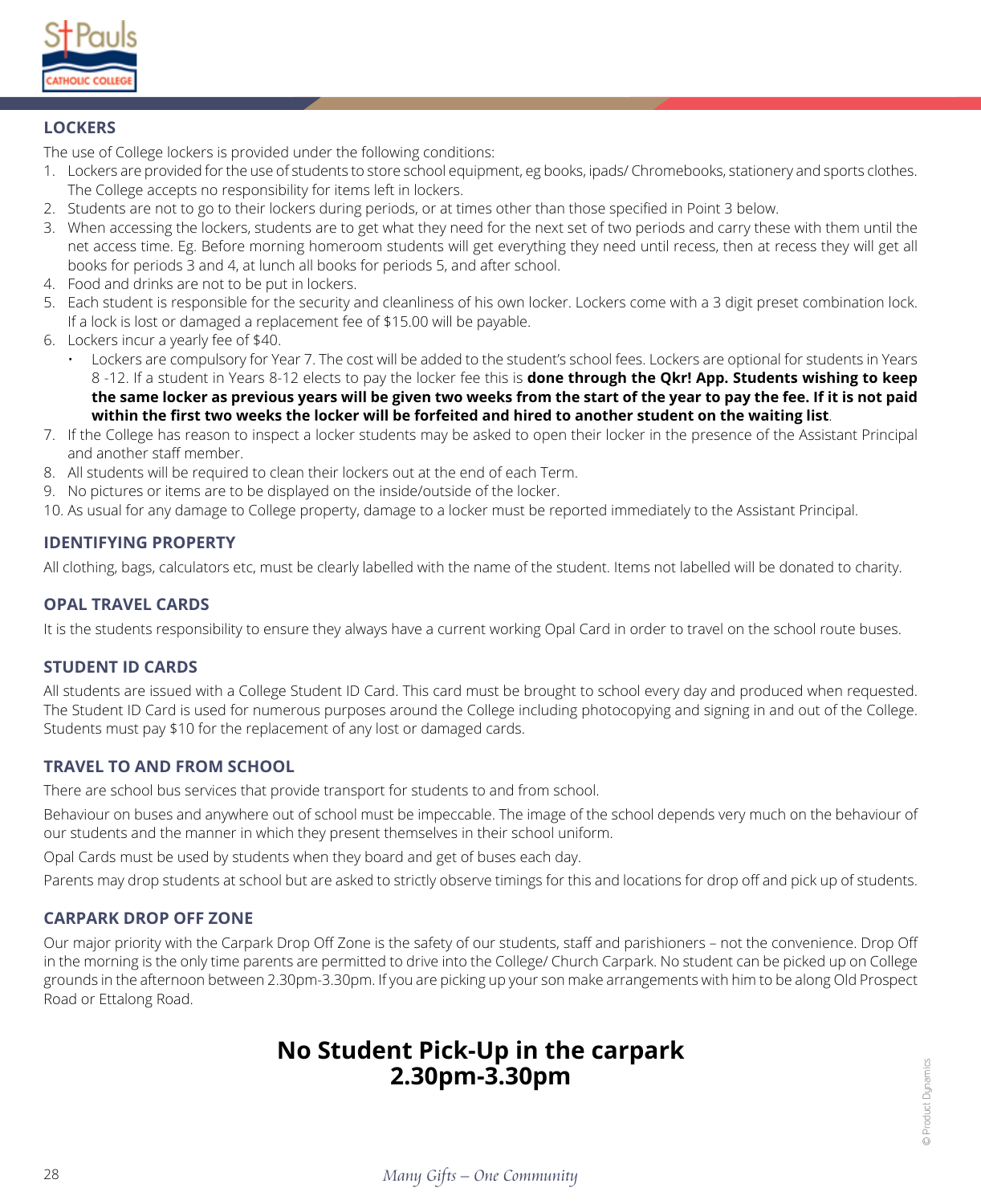

### **GLOSSARY OF TERMS**

| <b>Account</b>                           | Account for: state reasons for, report on. Give an account of: narrate a series of events or transactions.                                     |
|------------------------------------------|------------------------------------------------------------------------------------------------------------------------------------------------|
| <b>Analyse</b>                           | Identify components and the relationship between them; draw out and relate implications.                                                       |
| <b>Apply</b>                             | Use, utilise, employ in a particular situation.                                                                                                |
| <b>Appreciate</b>                        | Make a judgement about the value of.                                                                                                           |
| <b>Assess</b>                            | Make a judgement of value, quality, outcomes, results or size.                                                                                 |
| <b>Calculate</b>                         | Ascertain/determine from given facts, figures or information.                                                                                  |
| <b>Clarify</b>                           | Make clear or plain.                                                                                                                           |
| <b>Classify</b>                          | Arrange or include in classes/categories.                                                                                                      |
| <b>Compare</b>                           | Show how things are similar or different.                                                                                                      |
| <b>Construct</b>                         | Make; build; put together items or arguments.                                                                                                  |
| <b>Contrast</b>                          | Show how things are different or opposite.                                                                                                     |
| <b>Critically (analyse/</b><br>evaluate) | Add a degree or level of accuracy, depth, knowledge and understanding, logic, questioning, reflection and<br>quality to (analysis/evaluation). |
| <b>Deduce</b>                            | Draw conclusions.                                                                                                                              |
| <b>Define</b>                            | State meaning and identify essential qualities.                                                                                                |
| <b>Demonstrate</b>                       | Show by example.                                                                                                                               |
| <b>Describe</b>                          | Provide characteristics and features.                                                                                                          |
| <b>Discuss</b>                           | Identify issues and provide points for and/or against.                                                                                         |
| <b>Distinguish</b>                       | Recognise or note/indicate as being distinct or different from; to note differences between.                                                   |
| <b>Evaluate</b>                          | Make a judgement based on criteria: determine the value of.                                                                                    |
| <b>Examine</b>                           | Inquire into.                                                                                                                                  |
| <b>Explain</b>                           | Relate cause and effect; make the relationships between things evident; provide why and/or how.                                                |
| <b>Extract</b>                           | Choose relevant and/or appropriate details.                                                                                                    |
| Identify                                 | Recognise and name                                                                                                                             |
| Interpret                                | Draw meaning from.                                                                                                                             |
| Investigate                              | Plan, inquire into and draw conclusions about.                                                                                                 |
| <b>Justify</b>                           | Support an argument or conclusion.                                                                                                             |
| <b>Outline</b>                           | Sketch in general terms; indicate the main features of.                                                                                        |
| <b>Predict</b>                           | Suggest what may happen based on available information.                                                                                        |
| <b>Propose</b>                           | Put forward (for example a point of view, idea, argument, suggestion) for consideration or action.                                             |
| <b>Recall</b>                            | Present remembered ideas, facts or experiences.                                                                                                |
| <b>Recount</b>                           | Retell a series of events.                                                                                                                     |
| <b>Summarise</b>                         | Express, concisely, the relevant details.                                                                                                      |
| <b>Synthesise</b>                        | Putting together various elements to make a whole.                                                                                             |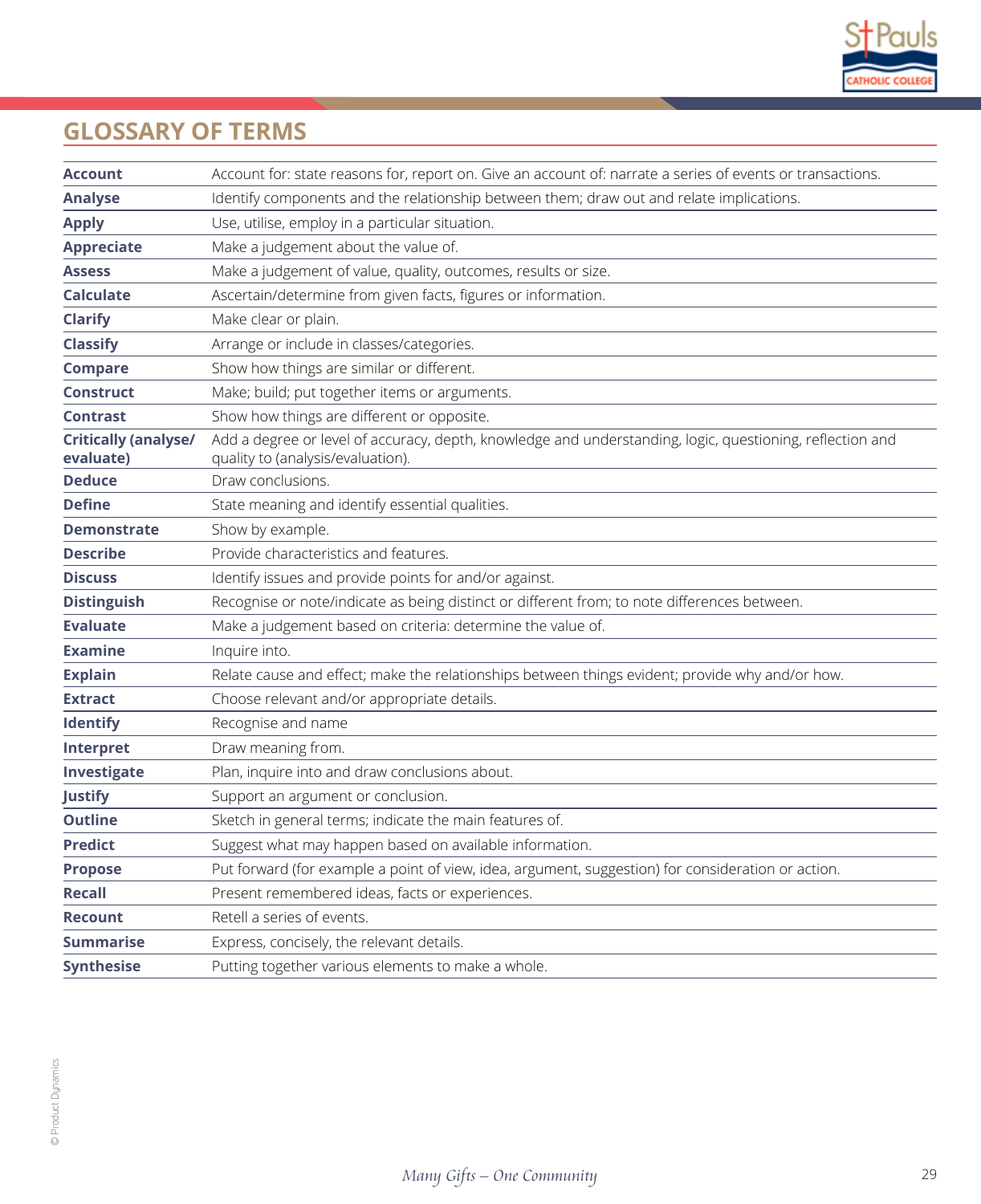

### **OTHER INFORMATION FOR PARENTS AND STUDENTS**

**Assessment and Reporting Policies can be found on the College Website.**

**Information relating to Referencing for Assessment tasks and Assignments is also found on the College Website.**

**We present a range of awards as part of our Awards System and detailed information on these awards is also on the College Website.** 

#### **MUST HAVE APPS ON YOUR SMARTPHONE**

Using **Compass** allows you to access up-to- date and meaningful information about our school and your child's progress. Compass includes many different features, including the ability to:

- Monitor your child's attendance, and enter an explanation for absence or lateness
- View your child's timetable and the school calendar
- Monitor your child's homework and assessment tasks
- Download and view your child's academic reports
- View the college calendar.

The school will give you more detailed instructions on Compass, when your son commences at the College.

**Qkr!** is the preferred payment method for school payments excluding school fees. Qkr! by Masterpass is a secure mobile phone payment app designed for Australian Schools. For further information please visit the St Pauls Website.

#### **STUDENT WELLBEING AND MENTAL HEALTH**

Student safety, wellbeing and mental health are critical to the educational success and achievement and our approach to teaching, learning and behaviour management will be one that supports the holistic development of all our students.

In the event that any of our students encounter difficulties of a personal nature, we offer counselling services at the College with an experienced school counsellor. Should further assistance be required to support the welfare of students , any of the following are useful contacts that may be able to provide extra support.

**Office of the e-Safety Commissioner** for online support on https://www.esafety.gov.au/parents for parents https://www.esafety.gov.au/kids

• – Call 1800 551 800

- **• Child Protection Helpline**  Telephone 132 111
- **BITE BACK** is the very first online positive psychology program designed to improve the overall wellbeing and resilience of young Australians aged 13 – 16 years old. Get in touch with the BITE BACK team at emh@blackdog.org.au or 02 9382 3719.
- **• Beyond Blue** Telephone Contact 1300 22 4636 for services provided to assist with Anxiety and Depression
- **• Headspace** for advice on a range of topics such as Bullying, Depression and Anxiety, Stress etc. Website: https://headspace.org.au/eheadspace/



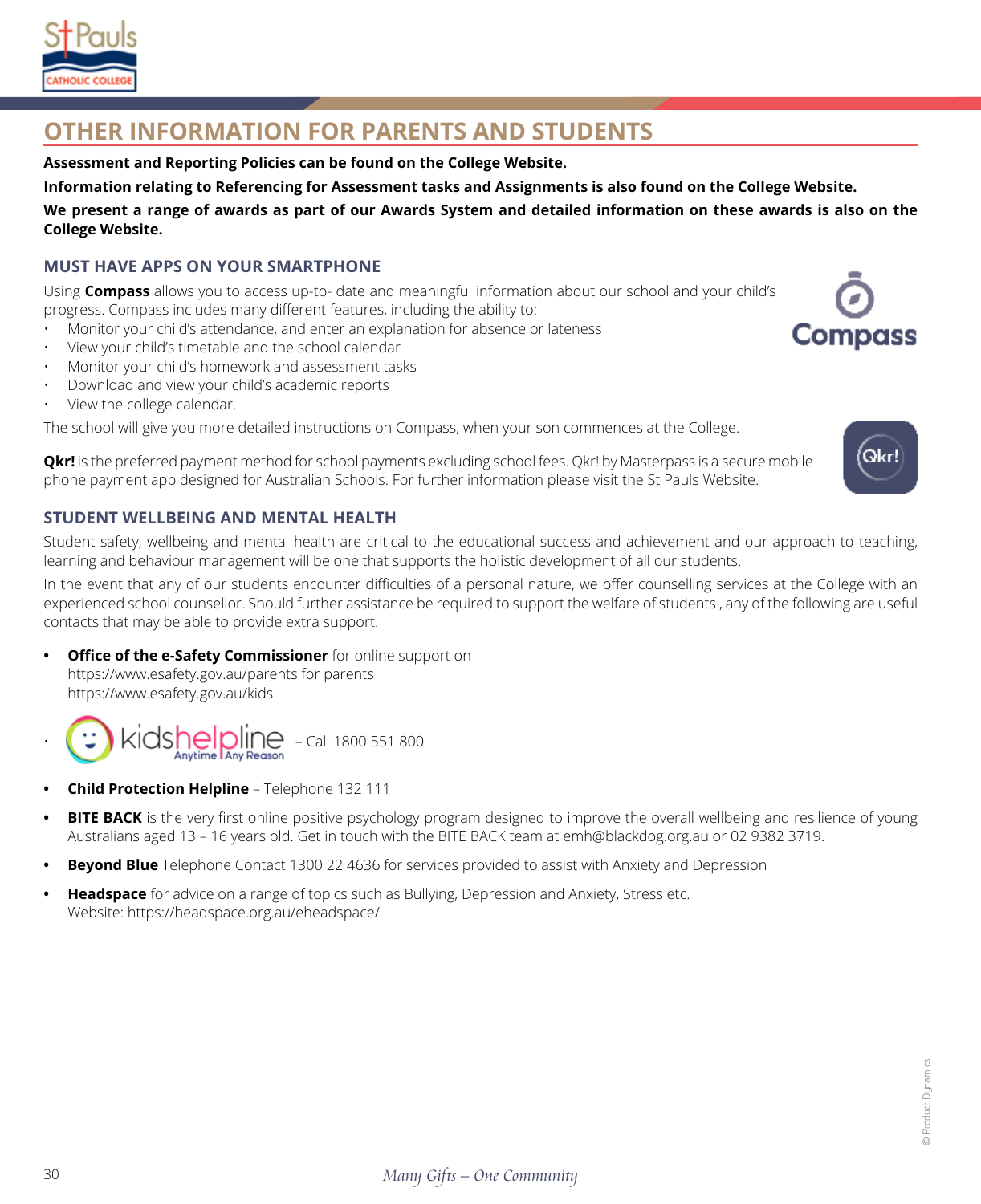

### **SICK BAY**

| <b>DATE</b>        | TIME<br>SENT | <b>REASON</b> | <b>TEACHER'S<br/>SIGNATURE</b> | <b>TIME<br/>OUT</b> | <b>OFFICE</b><br>SIGNATURE | PARENT'S<br>SIGNATURE |
|--------------------|--------------|---------------|--------------------------------|---------------------|----------------------------|-----------------------|
|                    |              |               |                                |                     |                            |                       |
|                    |              |               |                                |                     |                            |                       |
|                    |              |               |                                |                     |                            |                       |
|                    |              |               |                                |                     |                            |                       |
|                    |              |               |                                |                     |                            |                       |
|                    |              |               |                                |                     |                            |                       |
|                    |              |               |                                |                     |                            |                       |
|                    |              |               |                                |                     |                            |                       |
|                    |              |               |                                |                     |                            |                       |
|                    |              |               |                                |                     |                            |                       |
|                    |              |               |                                |                     |                            |                       |
|                    |              |               |                                |                     |                            |                       |
|                    |              |               |                                |                     |                            |                       |
|                    |              |               |                                |                     |                            |                       |
|                    |              |               |                                |                     |                            |                       |
|                    |              |               |                                |                     |                            |                       |
|                    |              |               |                                |                     |                            |                       |
|                    |              |               |                                |                     |                            |                       |
|                    |              |               |                                |                     |                            |                       |
|                    |              |               |                                |                     |                            |                       |
|                    |              |               |                                |                     |                            |                       |
|                    |              |               |                                |                     |                            |                       |
|                    |              |               |                                |                     |                            |                       |
|                    |              |               |                                |                     |                            |                       |
|                    |              |               |                                |                     |                            |                       |
|                    |              |               |                                |                     |                            |                       |
|                    |              |               |                                |                     |                            |                       |
|                    |              |               |                                |                     |                            |                       |
|                    |              |               |                                |                     |                            |                       |
|                    |              |               |                                |                     |                            |                       |
|                    |              |               |                                |                     |                            |                       |
| © Product Dynamics |              |               |                                |                     |                            |                       |
|                    |              |               |                                |                     |                            |                       |
|                    |              |               |                                |                     |                            |                       |